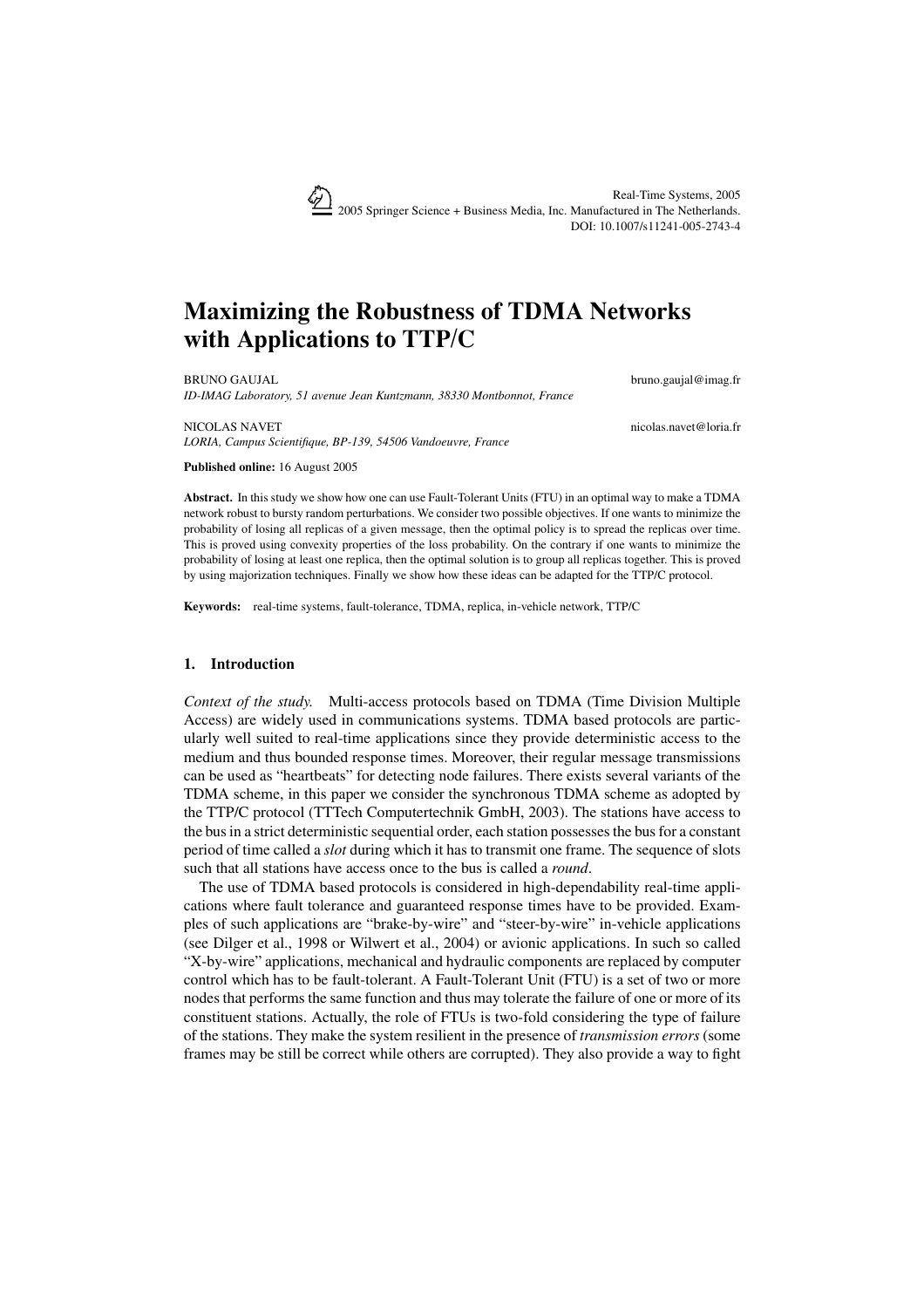against *measurement and computation errors* occurring before the transmission (some node may send the correct values while others may make errors). In the following we will see that according to which role is the most important, the optimization will lead to very different solutions.

Embedded systems may suffer from strong EMI (electro-magnetic interferences) which may represent a serious threat to the correct behavior of the system. For instance, in automotive applications, the EMI (Noble, 1992; Zanoni and Pavan, 1993) can either be radiated by some in-vehicle electrical devices (e.g., switches or relays) or come from a source outside the vehicle (radio, radars, flashes of lightning, . . . ). EMI could affect the correct functioning of all the electronic devices but the transmission support is a particularly "weak link" and the use of an all-optical network, which offers very high immunity to EMI, is not generally feasible because of the low-cost requirement imposed by the industry (see Barrenscheen and Otte (1997) for more details on the electro-magnetic sensitivity of different types of transmission support). Even with a redundant transmission support, such as in TTP/C, the network is not immune to transmission errors since a perturbation is likely to affect both channels in quite a similar manner since they are identical and very close one to each other. Unlike CAN (Controller Area Network—(ISO, 1994)), TDMA do not provide automatic retransmission for corrupted frames and their data is actually lost for the application.

*Goal of the paper.* The problem we address in this study is to find the best allocation of the slot of each station in the round in such as a way as to maximize the robustness of the system against errors. The solution to this slot allocation problem has to take into account the fact that a data will be sent by more than one node in the same round (by all nodes of the FTU) and that it might be sent several times by a same node (in successive rounds) when the production period of the data is greater than the length of a round. We consider two distinct objectives:

- *Objective 1:* Minimize, for each FTU, the probability that all frames of the FTU carrying the same information will be corrupted. In the rest of the paper, this probability will be termed the "loss probability" and denoted by  $\mathbb{P}_{all}$ .
- *Objective 2:* Maximize, for each FTU, the probability that at least one frame of each station composing the FTU is successfully transmitted during the production period of a data. For this objective, we will assume that the production period of the data is equal to the length of a round (see Section 2.2 for a justification). Under this assumption, it comes to minimizing, for each FTU, the probability that one (or more) frame of the FTU will be lost during a round. The corresponding probability is denoted by  $\mathbb{P}_{one}$ .

As it will be further discussed in Section 2.3, the two objectives correspond to well-defined situations in the field of fault-tolerance that are distinguished with regard to the concept of "fail-silence". It will also be shown that the fulfillment of these two objectives at the same time is incompatible.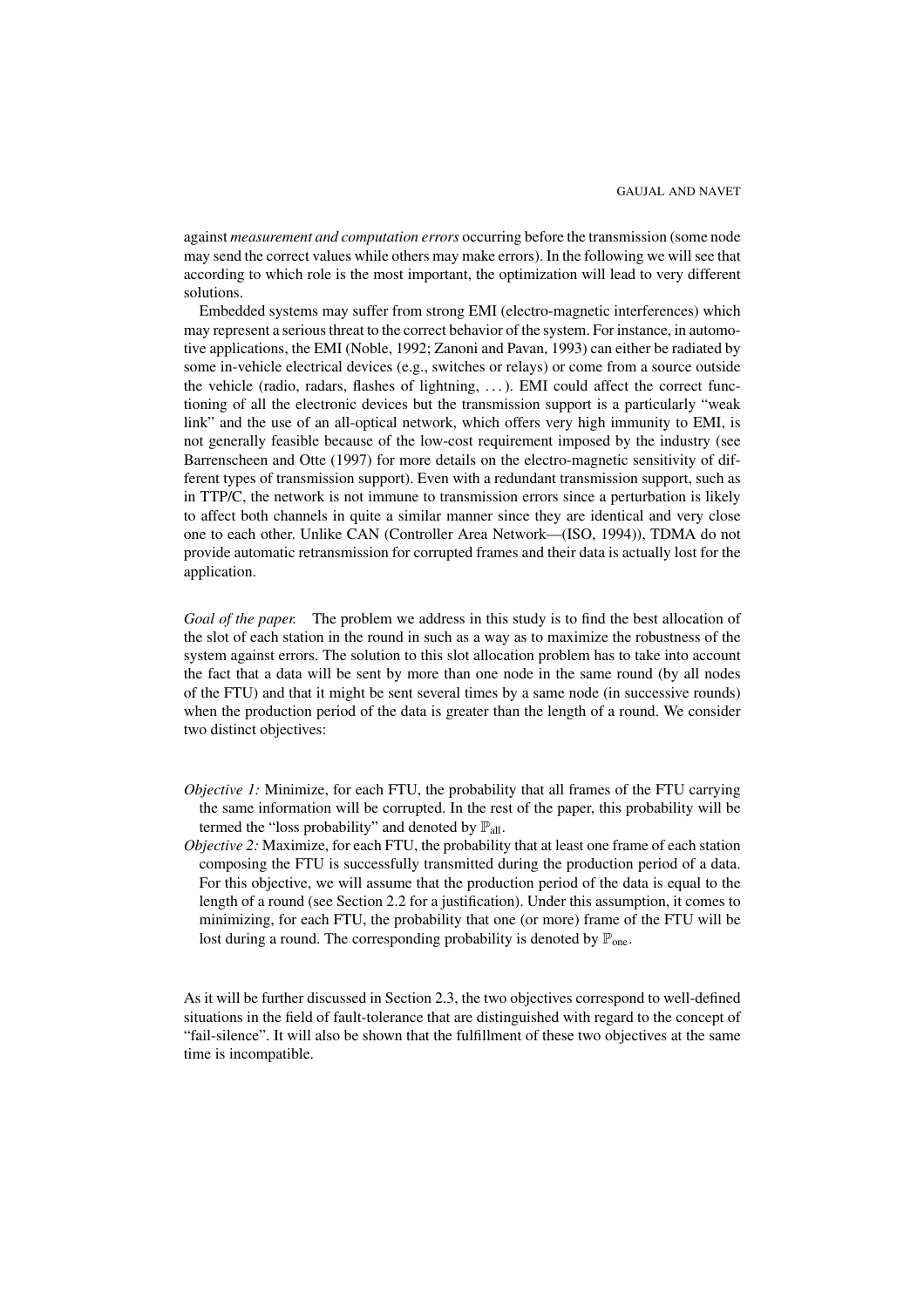*Assumptions on the error model.* In this study, we will consider an error arrival process where "bursts" of transmission errors may occur. This is very likely in the context of invehicle multiplexing applications.

If successive transmission errors are not correlated (i.i.d.), it is clear that the location of each individual slot of an FTU has no influence on the loss probability since each slot has the same probability of being corrupted independently. However, in practice, transmission errors are highly correlated and one observes bursts or errors leading to successive transmission errors. The assumptions made for the error arrival process will thus influence the solution to the problem of locating the FTU slots. We will consider an error model that can take into account both error frequency and error gravity which generalizes a model proposed in Navet et al. (2000). Here are the assumptions on the perturbation errors made in the rest of the paper:

- $\langle A_1 \rangle$  Each time an EMI occurs, it will perturb the communications on the bus during a certain duration and each bit transmitted during this perturbation is corrupted with some probability  $\pi$ . If a perturbation overlaps a whole frame, then we assume that the probability that the frames remains uncorrupted is negligible (with  $\pi = 0.5$  and a 100 bits frame, this probability is about  $10^{-30}$ ).
- $\langle A_2 \rangle$  The starting times of the EMI bursts are independent random variables, uniformly distributed over time.

The results achieved for Objective 2 are valid for all possible distributions of the size of the bursts (provided they remain independent of the starting point of the perturbation). Objective 1, however, cannot be tackled without some hypotheses on the distribution of the size of the bursts. In the following, we consider:

 $\langle A_3 \rangle$  The size of each EMI burst is exponentially distributed.

Without further knowledge on the considered application and its environment, assumptions  $\langle A_1 \rangle$  and  $\langle A_2 \rangle$  are rather reasonable. Assumption  $\langle A_3 \rangle$  is more technical and will be used in the proofs of Section 3.1 (Objective 1). We would like to point out that the guidelines provided for Objective 1 should be valid for a large class of distributions, not only for the exponential one and we will give the tools to the application designer for checking whether the distribution of the bursts' length, corresponding to its particular context, belongs to this class or not.

*Related work.* The Time-Triggered Architecture (TTA—see Kopetz, 1997; Kopetz et al., 2001) has been designed for high-dependability real-time systems such as automotive applications. The TTP/C protocol (TTTech Computertechnik GmbH, 2003), which is a central part of the TTA, possesses numerous features and services related to dependability such as the bus guardian (Temple, 1998), the group membership algorithm (Pfeifer, 2000) and support for mode changes (Kopetz et al., 1998). The TTA and the TTP/C protocol have been designed and extensively studied at the Vienna University of Technology. Closely related to our proposal is the work described in Grünsteidl et al. (1991) where the reliability of the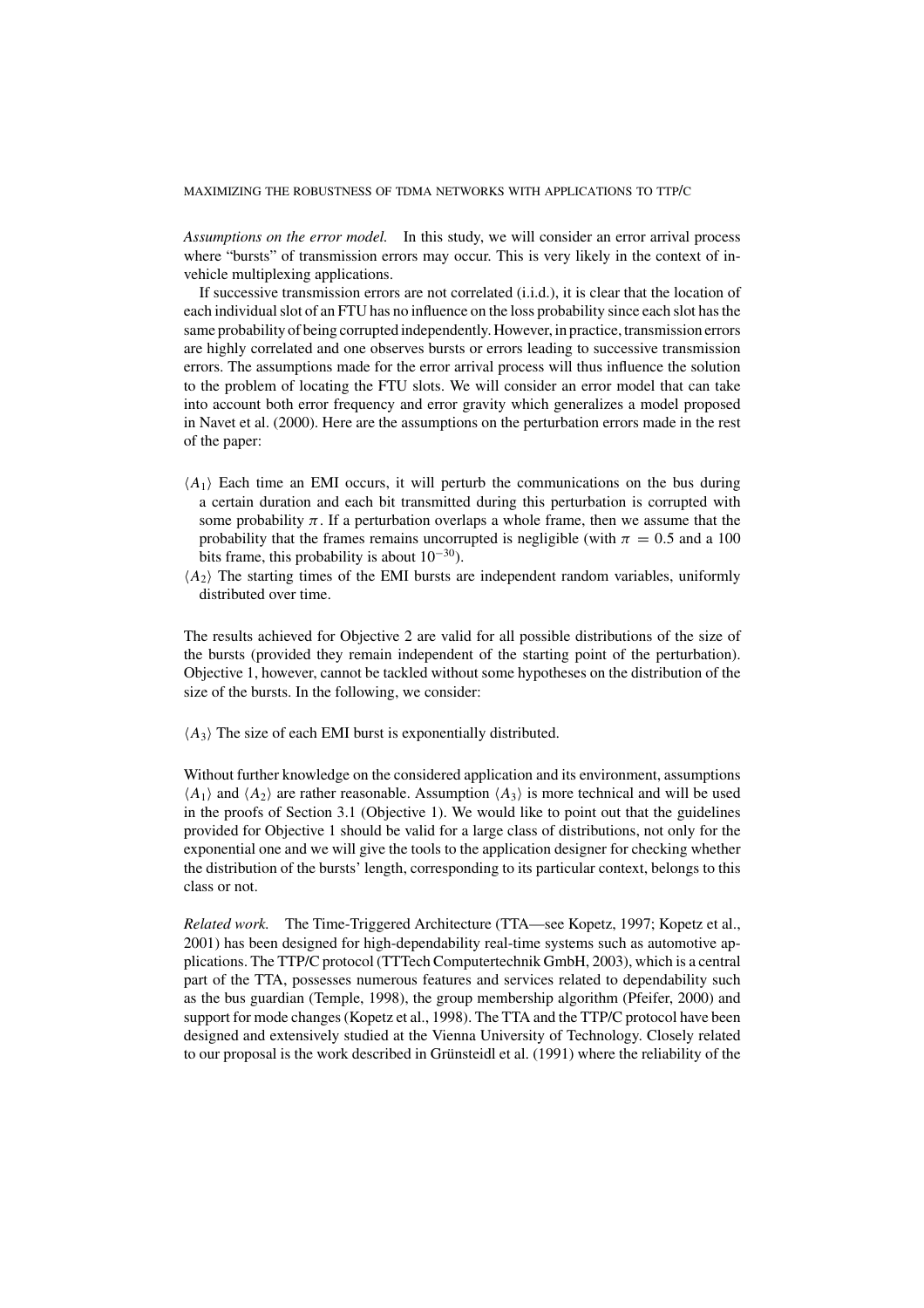transmission on a TTP network is studied with the taking into account of transmission errors on the bus as well as failures in the TTP nodes. Under the assumption that all failures and transmission errors are statistically independent, a measure of the reliability of the transmission is given in terms of Mean Time To Failure (MTTF) where a communication failure for an FTU is defined as the loss of all messages of an FTU sent in the same round. From the MTTF of each individual FTU, a global measure of the reliability of the system is derived.

There exist two main differences with our work. One concerns the assumptions made on the perturbations and the second the data production. In Grünsteidl et al. (1991) the errors are assumed to be independent, the location of the FTU slots has thus no influence and is not considered. Here on the contrary, we take into account the burstiness of the perturbation process. Hence the time allocations of the FTU replicas will have a big effect on the transmission error probabilities.

As for the data production issue, in Grünsteidl et al. (1991) failure is decided on a per round basis while in this paper this event will be assessed considering the frames sent in a production cycle of a data. Indeed, the same data might be transmitted during successive rounds and the fact that no frame of an FTU has been successfully transmitted in one round does not necessarily imply a communication failure because the same data is also sent in following rounds (see Section 2.2).

The second difference with Grünsteidl et al. (1991) is that we do not merely compute the reliability of a given system but also provide a way to optimize it via time allocation of the replicas. This does not require any modification of the protocol or of the parameters of the system. Just playing with the temporal allocation of replicas provides a substantial gain in resilience (around 80% in many cases) as seen in Section 3.

Finally another novelty with respect to previous work comes from the proof techniques. They are based on *multimodularity* and *bracket sequences*for Section 3 and on *majorization* and *Schur convexity* for Section 5. To the best of our knowledge, these notions have never been applied in this framework and they may prove to be useful for several other related problems.

#### **2. Framework of the Study**

In this section, we first describe the Medium Access Control (MAC) protocol, namely the synchronous TDMA scheme, then the model of the application and the notations used. Then, we justify the two distinct objectives that were identified with regard to the concept of "fail-silence".

## *2.1. MAC Protocol Description*

Throughout this paper, we will consider the synchronous TDMA protocol. The number of *stations*, *S*, isstatic and the stations have access to the bus in a strict deterministic sequential order. Each station possesses the bus for a constant period of time called a *slot* during which it has to transmit one *frame*. The size of the slots is not necessarily identical for all stations butsuccessive slots belonging to the same station are of the same size. The sequence of slots such that all stations have access once to the bus is called a *round*, as shown in Figure 1.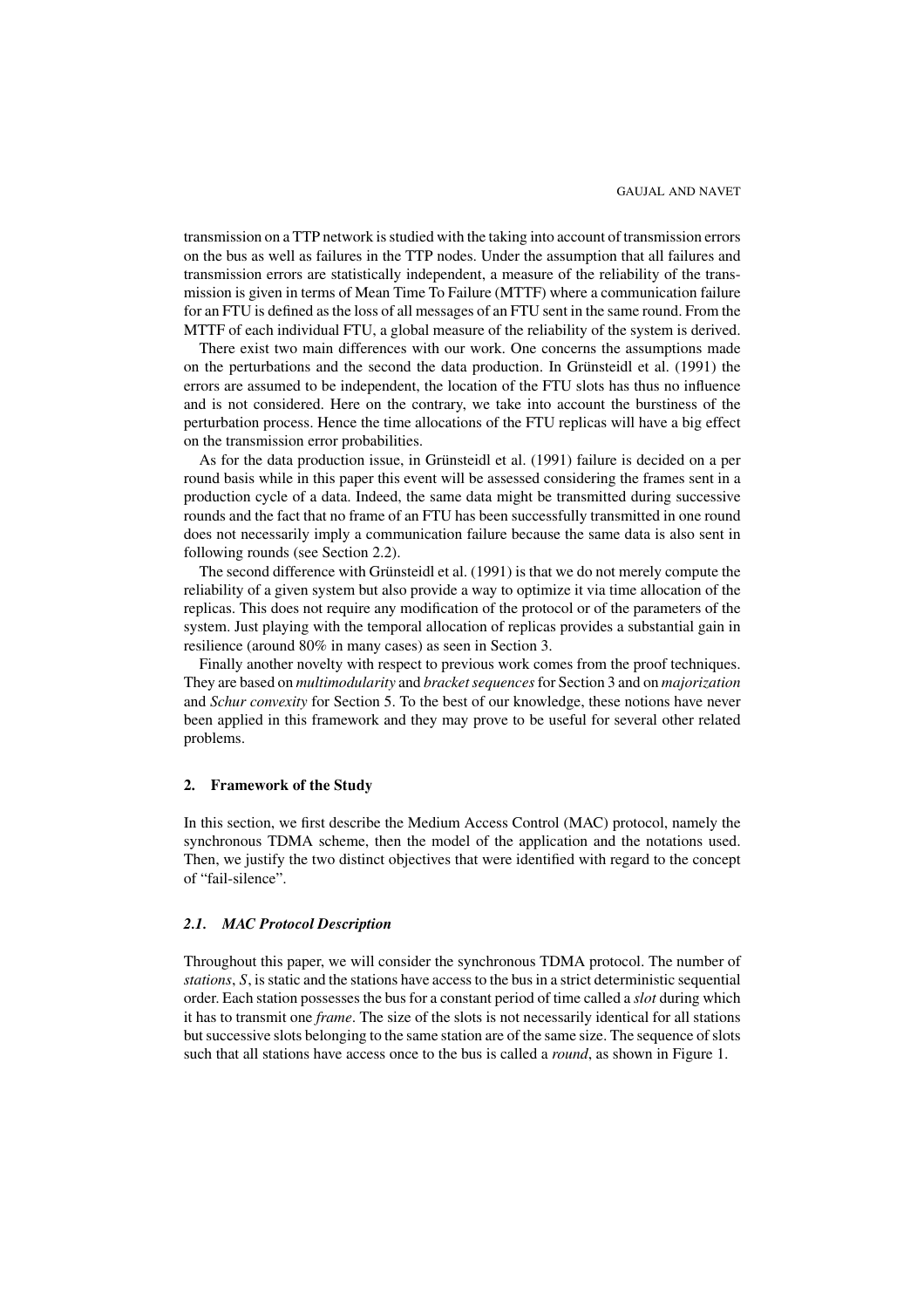

*Figure 1.* A round is made of *S* slots (here  $S = 6$ ), one slot per station.

The time needed to transmit one bit over the bus is taken as the time unit. In the following all time quantities are given using this time-bit as unit.

## *2.2. Application Model*

#### *2.2.1. Fault-Tolerant Units*

To achieve fault-tolerance, that is the capacity of a system to deliver its service even in the presence of faults, some nodes are *replicated* and are clustered into *Fault-Tolerant Units* (FTUs). An FTU is a set of several stations that perform the same function and each node of an FTU possesses its own slot in the round so that the failure of one or more stations in the same FTU might be tolerated. The stations forming an FTU are called *replicas* in the following. For the sake of simplicity, a non-replicated station will also be termed an FTU (of cardinality one).

#### *2.2.2. Construction of the Round*

One denotes by  $\mathcal F$  the set of FTUs :  $\mathcal F = \{A, B, C...\}$  and  $C_A$  is the cardinality of FTU A, i.e. the number of stations forming FTU *A*. The size (in bits) of the slots of all the stations in *A* is the same and is denoted by  $h_A$ . By definition, the total number of bits in a round, denoted  $R$ , is equal to:

$$
R=\sum_{A\in\mathcal{F}}C_Ah_A.
$$

The whole problem consists in choosing the position of the slots of all stations forming an FTU in a round. This is done under the form of a binary vector  $x^A$  of size R (called an allocation for *A*) defined by

$$
\forall 1 \le i \le R, \quad x_i^A = \begin{cases} 1 & \text{if some station in } A \text{ transmits at time-bit } i \\ 0 & \text{otherwise.} \end{cases}
$$

Note that the construction of  $x^A$  must respect several constraints. First the binary vector  $x^A$ must be made of  $C_A$  "blocks" of ones, each of size  $h_A$  to correspond to an allocation of all the slots of *A*. Second, the allocations of all the FTUs must be *compatible*, meaning that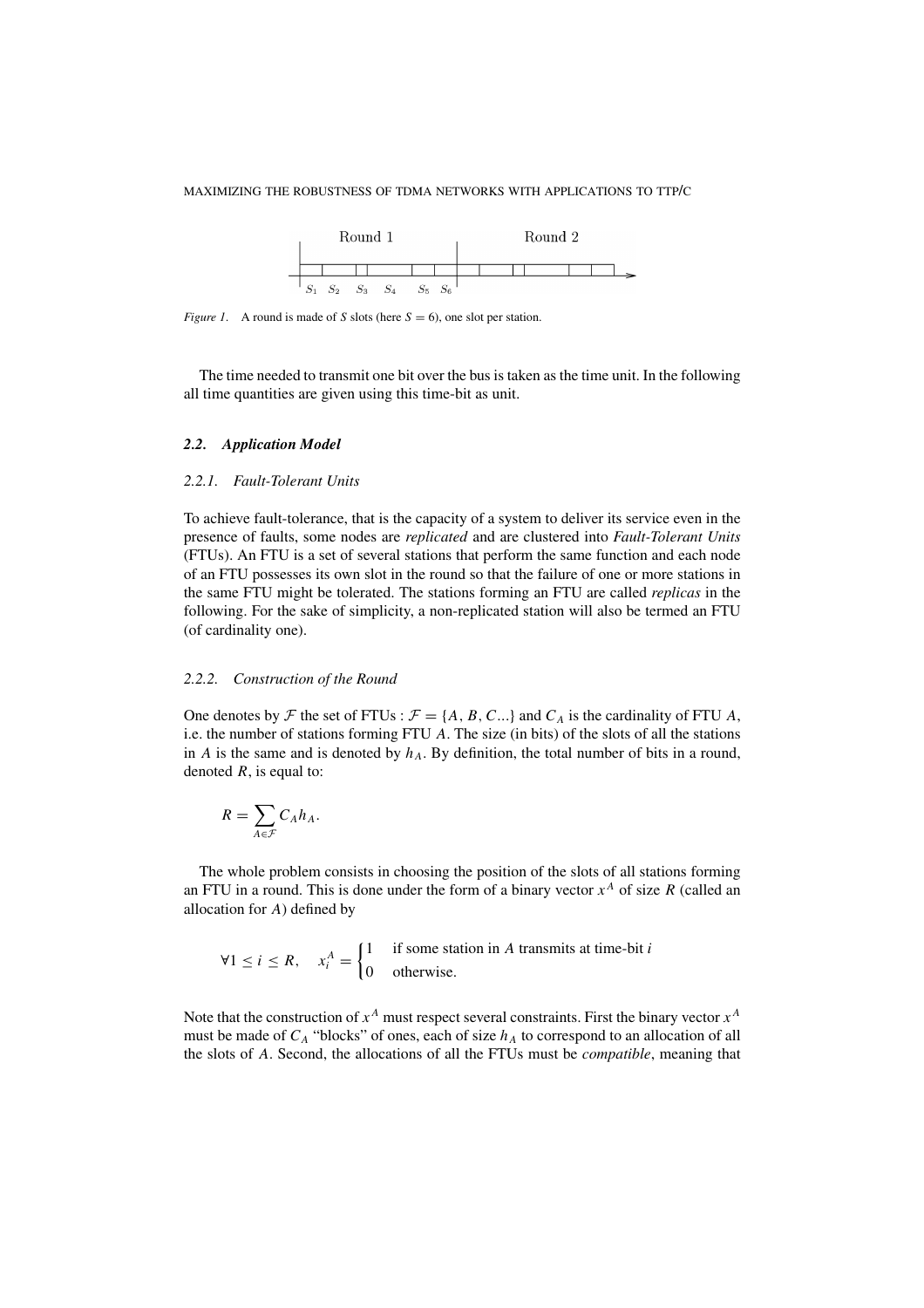the same bit cannot be allocated to two different FTUs. Finally all bits in a round must be allocated to some FTU.

#### *2.2.3. Data Production*

Each frame contains some data whose value is periodically updated as it is generally the case in control applications. For instance, in a typical in-vehicle application, a frame sent by the engine controller may contain the number of revolutions per minute value plus the engine temperature. Since they are replicas, all nodes of an FTU update their data with the same period denoted by *TA* and called a *production cycle*. The data sent during one production cycle is also called a *message* in the following. It is also assumed that all nodes of a FTU are synchronized, using the global time service requested by the communication protocol, so that at each point in time each node of an FTU sends the data corresponding to the same production cycle.

The length of the TDMA round *R* is a function of the number of nodes, of the maximal size of the message sent in each slot, and on some characteristics of the network and of the communication controllers. Theoritically, the value of  $R$  is thus not correlated with the production period of the data. If  $\exists A \in \mathcal{F}$  s.t.  $T_A < R$  then some data may not be transmitted which is generally unacceptable. If  $\forall A \in \mathcal{F}$ ,  $T_A > R$  then the same data is transmitted in more than one round. Also, if the beginning of the production cycle does not correspond to the beginning of a round, then data corresponding to different production cycles may be transmitted in the same round as it is the case in the first and third round of the example drawn on Figure 2.

In practice, it is very convenient for the application designer to set the production period of an information equal to the length of a round or a multiple of the length of the round (see, for instance, the steer-by-wire case study in Wilwert et al. (2004)). For instance, it guarantees that all successive informations that are produced are transmitted in exactly the same number of frames. For a single FTU, this is made possible by inserting idle time after the transmission of a frame so that the duration of a slot or a round can take an application related value.

#### *2.3. Which Objective with Respect to Fail-Silence?*

The number of replicas per FTU which is required to tolerate *k* faults heavily depends on the behavior of the individual components (Dilger et al., 1998). For instance, if the failure



*Figure 2*. Three successive rounds. Only the slots allocated to the FTU *A* of cardinality 3 are shown.The message corresponding to the  $(i + 1)$ th production cycle is sent over 3 rounds.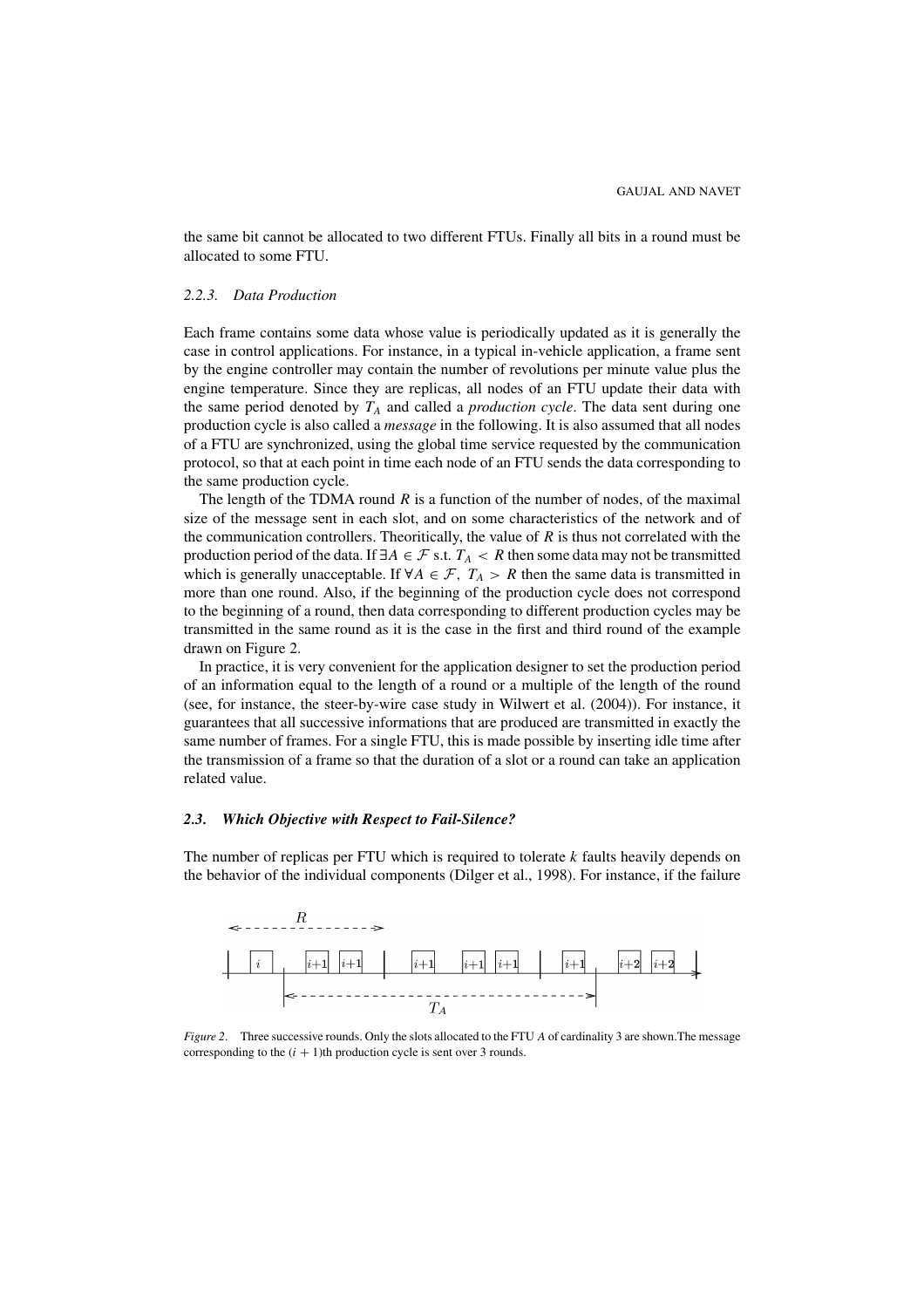of *k* nodes must be tolerated, the least necessary number of replicated nodes is  $k + 1$  when all nodes are *fail-silent*. A node is said fail silent if

- 1. (a) it sends frames at the correct point of time (correctness in the time domain) and (b) the correct value is transmitted (correctness in the value domain),
- 2. or it sends detectably incorrect frames (e.g., wrong CRC) in its own slot or no frame at all.

TTP/C provides very good support for the requirements 1(a) and 2 (whose fulfillment provide the so-called "fail-silence in the temporal domain") especially through the bus guardian concept, while the value domain is mainly the responsibility of the application. The reader is referred to Brasileiro et al. (1996), Dilger et al. (1998), Temple (1998), and Poledna et al. (2000) for good starting points on the problem of ensuring fail-silence. For FTUs composed of a set of fail-silent nodes, the successful transmission of one single frame for the whole set of replicas is sufficient since the value carried by the frame is necessarily correct (i.e., one can safely consume it). In this case, the objective to achieve with regard to the robustness against transmission errors is the minimizing of  $\mathbb{P}_{all}$ , that is the probability that all frames of the FTU (carrying data corresponding to the same production cycle) will be corrupted.

In practice, it is generally impossible to guarantee that nodes are fail-silent with probability one; this can be due to possible measurement errors, possible calibration problems or simply sensors can disagree because they are physically distributed (see Poledna, 1996; Brasileiro et al., 1996 for the problem of ensuring fail-silence). Two types of faults are identified: faults in the value domain (e.g., measurement problems) and faults in the time domain (e.g., transmission problem). A fault in the value domain corresponds to the case where the value of an information received is wrong (the sender node is thus non fail-silent). When an information is not received or not on time (e.g., a frame has been corrupted by an EMI), one talks of a failure in the time domain.

When conceiving a system that has to be fault-tolerant, it is crucial to carefully define the fault-hypothesis. Precisely, one has to state what has to be tolerated. For many industrial systems, in particular in the context of automotive systems, due to the constraint of energy, weight, size and cost, one can reasonably not expect a fault-hypothesis stating that more than one failure (either a fault in the value domain or a fault the time domain) has to be tolerated, even for X-by-Wire systems (see, for example, the case studies in Wilwert et al. (2004) or X-by-Wire Consortium (1998) on page 12 and the fault-hypothesis of TTP/C in TTTech Computertechnik GmbH (2003) on page 27). For instance, tolerating two faults in the value domain would necessitate an FTU of cardinality 5 for performing a majority vote!

Faults that are not covered by the fault-hypothesis are generally treated with some predefined procedure (default procedure or so called Never Give Up procedure, see Rushby, 2003) but the probability to be outside the fault hypothesis has to be minimized. To this end, since there is no way to avoid faults in the value domain for most FTUs, one has to minimize the probability that a fault in the temporal domain occurs for an FTU. This comes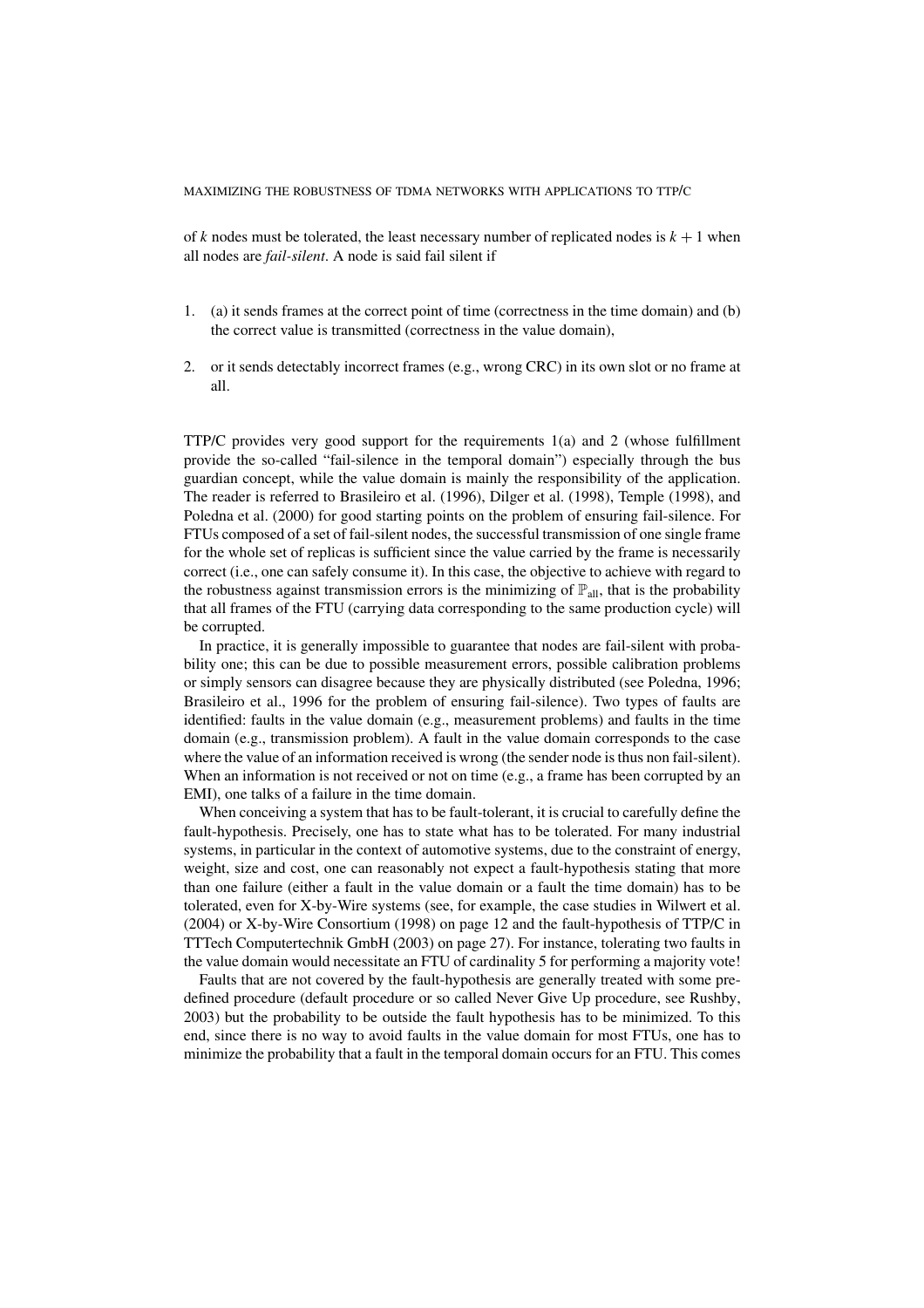to maximize the probability that all replicas are received, namely  $\mathbb{P}_{one}$ , which is the second objective of our study.

# **3. Minimising the Loss Probability: The General TDMA Case**

In this section, we investigate the problem of minimizing the loss probability  $\mathbb{P}_{all}$ , the probability that all frames of a FTU carrying the same information is corrupted. In Section 3.1, we focus on the optimal policy for one FTU. In Section 3.2, we consider all FTU combined. Some cases can be treated analytically in an optimal way (see Section 3.2.1). For the other cases, an heuristic is proposed in Section 3.2.2 and its performances are assessed by simulation.

## *3.1. Optimal Allocation for a Single FTU*

One focus here on a given FTU, say A, made of  $K := C_A$  replicas per round, all of size  $h := h_A$ . The problem is to find an allocation *x* of the *K* replicas over one production period that minimizes the probability  $\mathbb{P}_{all}$  that all replicas carrying the same message are lost, regardless of the other FTUs. The proof technique uses two notions: multimodularity and "bracket" sequences.

## *3.1.1. Optimization using Multimodularity and Bracket Sequences*

Let *x* be a binary vector of size *R*. Its *density* is  $(1/R)\sum_{i=1}^{R} x_i$ . A binary vector is a *blockvector* with blocks of size *h* if  $x<sub>i</sub> = 1$  only in intervals of *h* consecutive values. A *block shift* is a vector  $\delta_i$  such that  $\delta_i(n) = 0$  for all *n* except  $\delta_i(i) = +1$  and  $\delta_i(i + h) = -1$ . Basically if *x* is a block-vector, then  $x + \delta_i$  is also a block-vector similar to *x* with one of its blocks shifted to the left by one unit as in the following example with blocks of size 3.

*x* = (0, 0, 0, 0, 1, 1, 1, 0, 1, 1, 1, 0, 0, 1, 1, 1, 0)  $x + \delta_4 = (0, 0, 0, 1, 1, 1, 0, 0, 1, 1, 1, 0, 0, 1, 1, 1, 0).$ 

A *global shift of size*  $j$ ,  $s_j$  is an operation on vectors that shifts all values to the left by  $j$ (modulo the size of the vector) as in the following example:

$$
x = (0, 0, 0, 0, 1, 1, 1, 0, 1, 1, 1, 0, 0, 1, 1, 1, 0)
$$

$$
s_2(x) = (0, 0, 1, 1, 1, 0, 1, 1, 1, 0, 0, 1, 1, 1, 0, 0, 0).
$$

A real function  $F(x)$  is *block-multimodular* with blocks of size *h* if the following inequality holds for all block-vectors *x*.

$$
\forall i \neq j \quad F(x + \delta_i) + F(x + \delta_j) \ge F(x) + F(x + \delta_i + \delta_j)
$$
\n<sup>(1)</sup>

as soon as  $x + \delta_i$ ,  $x + \delta_j$ ,  $x + \delta_j + \delta_j$  are all block vectors.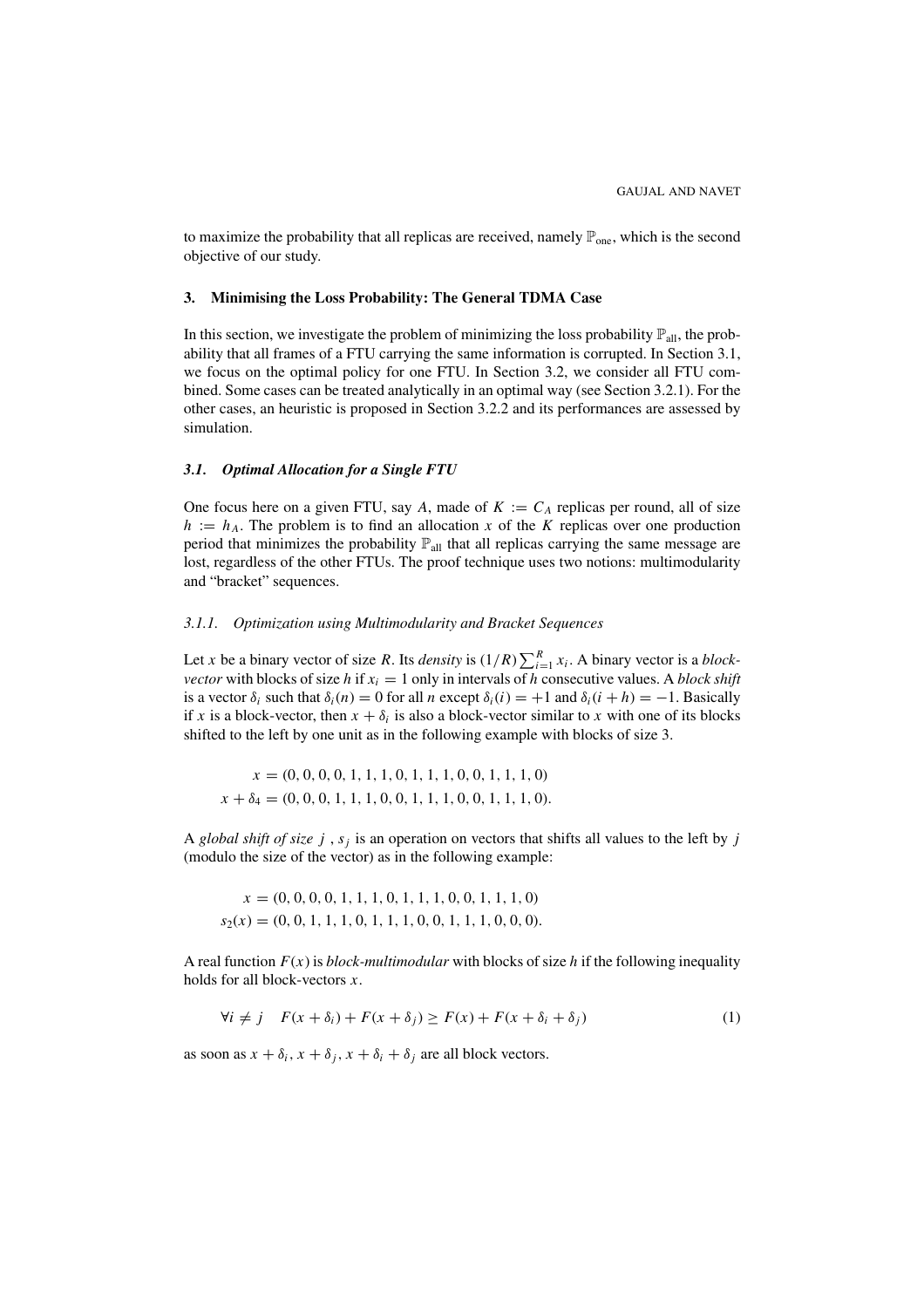A *bracket sequence* v with density *a*/*b* is a binary vector of size *b* such that

$$
v_n = \lfloor na/b \rfloor - \lfloor (n-1)a/b \rfloor. \tag{2}
$$

For example, the bracket sequence with density 3/8 is

$$
v_{3/8} = (0, 0, 1, 0, 0, 1, 0, 1).
$$

A *block bracket vector x* with density *ha*/(*b*+(*h* −1)*a*) with blocks of size *h* is constructed from  $v$  in the following way.

- Start with *x* empty.
- If  $v_i = 1$ , then  $x := x \cdot 1 \cdots 1$ , (with *h* ones concatenated at the end of *x*).
- $-$  If  $v_i = 0$ , then  $x := x.0$ .

Continuing the example, the block bracket vector with blocks of size 3 with density 9/14 is derived from  $v_{3/8}$  using the procedure above:

$$
x = (0, 0, 1, 1, 1, 0, 0, 1, 1, 1, 0, 1, 1, 1).
$$

Note that *x* is not equal to  $v_{9/14}$ , the bracket sequence with density 9/14, since  $v_{9/14}$  does not contain blocks of size 3:

$$
v_{9/14} = (0, 1, 0, 1, 1, 0, 1, 1, 0, 1, 1, 0, 1, 1).
$$

One can apply a general optimization theorem given in Altman et al. (2000b) to the block case. This theorem relates the minimizing of multimodular functions with bracket vectors.

**Theorem 1 (**Altman et al., 2000b**).** *Let F be a block-multimodular function*, *then consider the average value over all possible shifts (also called the shift invariant version of F*)*, namely the function*  $G(x) := 1/R \sum_{i=0}^{R-1} F(s_i(x))$ . *Then* G is minimized over all block vectors with *density d by the block bracket vector of density d.*

Basically, multimodularity is the counterpart of convexity for discrete function  $(f :$  $\mathbb{Z}^m \to \mathbb{R}$ ). For more details on multimodularity and bracket sequence, the reader might refer to Hajek (1985) and Altman et al. (2000b). The next step is to prove that the loss probability is a block multimodular function.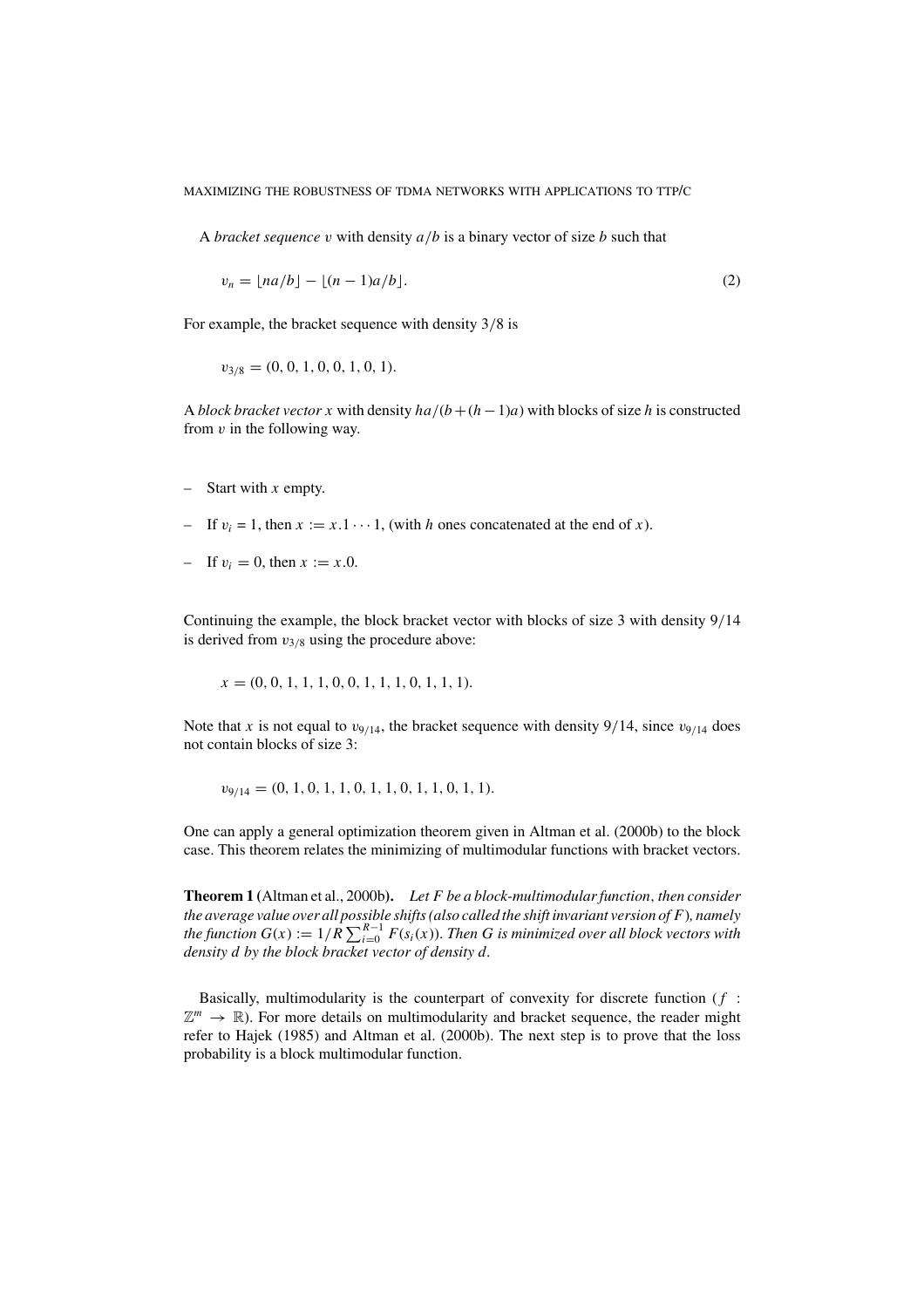#### *3.1.2. Multimodularity of the loss probability*

Here, we prove that the loss probability  $\mathbb{P}_{all}$  is block-multimodular. In addition to assumptions  $\langle A_1 \rangle$ ,  $\langle A_2 \rangle$  and  $\langle A_3 \rangle$  that concerns the error model, the following assumptions are made on the production of data:

- $\langle A_4 \rangle$  The production period of an information is not necessarily equal to one round but is assumed to be a multiple of the round length.
- $\langle A_5 \rangle$  Furthermore, it is assumed that there is no synchronisation between production and transmission: in the initialization phase, the very first information is made available at a random point in time in the first round.

In a first step, we consider a single error burst, then the result will be extended to the case where several perturbations may occur.

Lemma 1. *Under the foregoing assumptions, the probability*  $\mathbb{P}_{\text{all}}$  *of losing all replicas of FTU A with a single perturbation is block multimodular, with blocks of size h A.*

The proof of Lemma 1 is given in Appendix A.

We believe that the multimodularity property holds for more general distributions of the error size. By mimicking the proof of lemma 1, the application designer can check whether the distribution of the bursts' length, corresponding to its particular context, induces this property. However, we checked that it does not hold for Pareto distributions ("heavy tailed" distribution). The exponential distribution assumption is also crucial in the proof the next theorem.

**Theorem 2.** *Under the assumptions*  $\langle A_1 \rangle, \langle A_2 \rangle, \langle A_3 \rangle, \langle A_4 \rangle$  and  $\langle A_5 \rangle$ , the prob*ability*  $\mathbb{P}_{\text{all}}$  *of losing all replicas of FTU A forming the same message is minimized if the replicas are allocated over each round according to a block bracket sequence.*

**Proof:** By considering only bursts between time 0 and round C, we can assume using  $\langle A_2 \rangle$ that all the bursts start at independent random times, uniformly distributed. The fact that each individual burst is of exponential size  $(\langle A_3 \rangle)$ , makes is possible to discard overlaps.

The second step of the proof consists in noticing that  $\mathbb{P}_{all}$  does not depend on shifts of the allocation sequence *x*. This means it is equal to its shift invariant version. Finally, Theorem 1 together with Lemma 1, which is true for each burst independently, show that the function  $\mathbb{P}_{\text{all}}$  is block-multimodular and is minimized if the allocation of the replicas forms a block bracket sequence.  $\Box$ 

The memoryless property of the exponential distribution allows to discard overlaps. This will not be possible with other distributions. However, if perturbation overlaps are so unlikely that they can be neglected, block bracket sequences still provide optimal allocations for all distributions such that the loss probability is multimodular (see Lemma 1).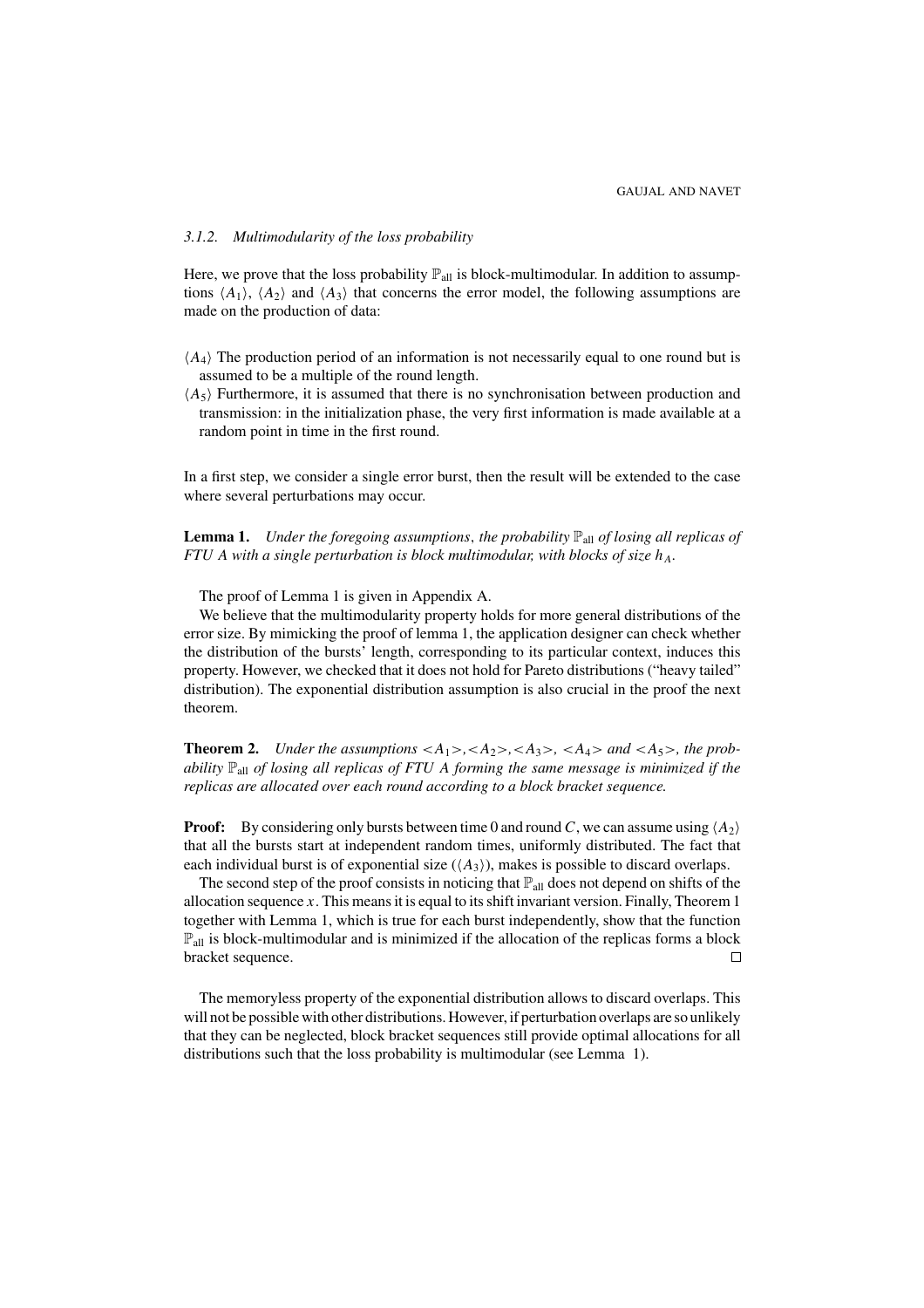## *3.2. Slot Allocation for Several FTUs*

In this section, we consider several FTUs together and try to find an allocation for all of them simultaneously. An optimal allocation for each FTU constructed using Theorem 2 is not always feasible since the allocations may be conflicting with each other (if two allocations have at least one bit in common). In the following, we distinguish the case where it is possible to allocate all FTUs optimally and the case where this is not possible and where compromises have to be found.

For example, consider three FTUs *A*, *B*,*C* of cardinalities 1, 2, 3 respectively over a round of size 6. The optimal allocations of *C* are  $\cdot$ *C*  $\cdot$  *C*  $\cdot$  *C*  $\cdot$  *C*  $\cdot$  *C*  $\cdot$  *C*  $\cdot$  *C*  $\cdot$  *C*  $\cdot$  *C*  $\cdot$  *C*  $\cdot$  *C*  $\cdot$  *C*  $\cdot$  *C*  $\cdot$  *C*  $\cdot$  *C*  $\cdot$  *C*  $\cdot$  *C*  $\cdot$  *C*  $\cdot$  *C* allocation of *B* are  $\cdot$ *B*  $\cdot$ *B*  $\cdot$ *B*  $\cdot$ *B*  $\cdot$  · *B*  $\cdot$ *B* while any allocation of a single *A* over a round is optimal. However note that *B* and *C* cannot be optimally scheduled together since all six combinations between their individual optimal allocations have conflicts. Now consider the case where the three FTUs *A*, *BC*, *D* have cardinalities 2, 2, 4, 3 respectively over a round of size 11. The global allocation *C BDC AC DBC AD* is optimal for all FTUs.

In the following we give some conditions under which a global allocation is optimal and how to construct it. When this is not possible, we give some heuristics that provide "good" allocations.

## *3.2.1. Some optimal cases*

Here, we give some conditions under which it is possible to allocate each FTU optimally with no conflicts and provide an algorithm to construct such allocations.

Condition  $(C)$ : the set of replicas can be split into two subsets such that each subset induces a sub-sequence which is an exact covering sequence (i.e., a sequence in which each replica of a FTU appears periodically—see Altman et al. (2003) for more details).

The algorithm to construct an optimal allocation is the following:

- 1. Find a partition of the replicas into two subsets such that (*C*) is verified.
- 2. Construct an exact covering sub-sequence for each sub-set independently.
- 3. Merge the two sequences using a bracket sequence with the appropriate rate (number of slots in subset 1/overall number of slots).

For example, consider our second example above (*A*, *B*,*C*, *D* of cardinalities 2, 2, 4, 3 respectively over a round of size 11).

- 1. Split the set of replicas into {*A*, *B*,*C*} and {*D*}.
- 2. Build the exact covering sequence *C AC BC AC B* for the first set. The sub-sequence corresponding to {*D*} is *DDD* which is also an exact covering sequence.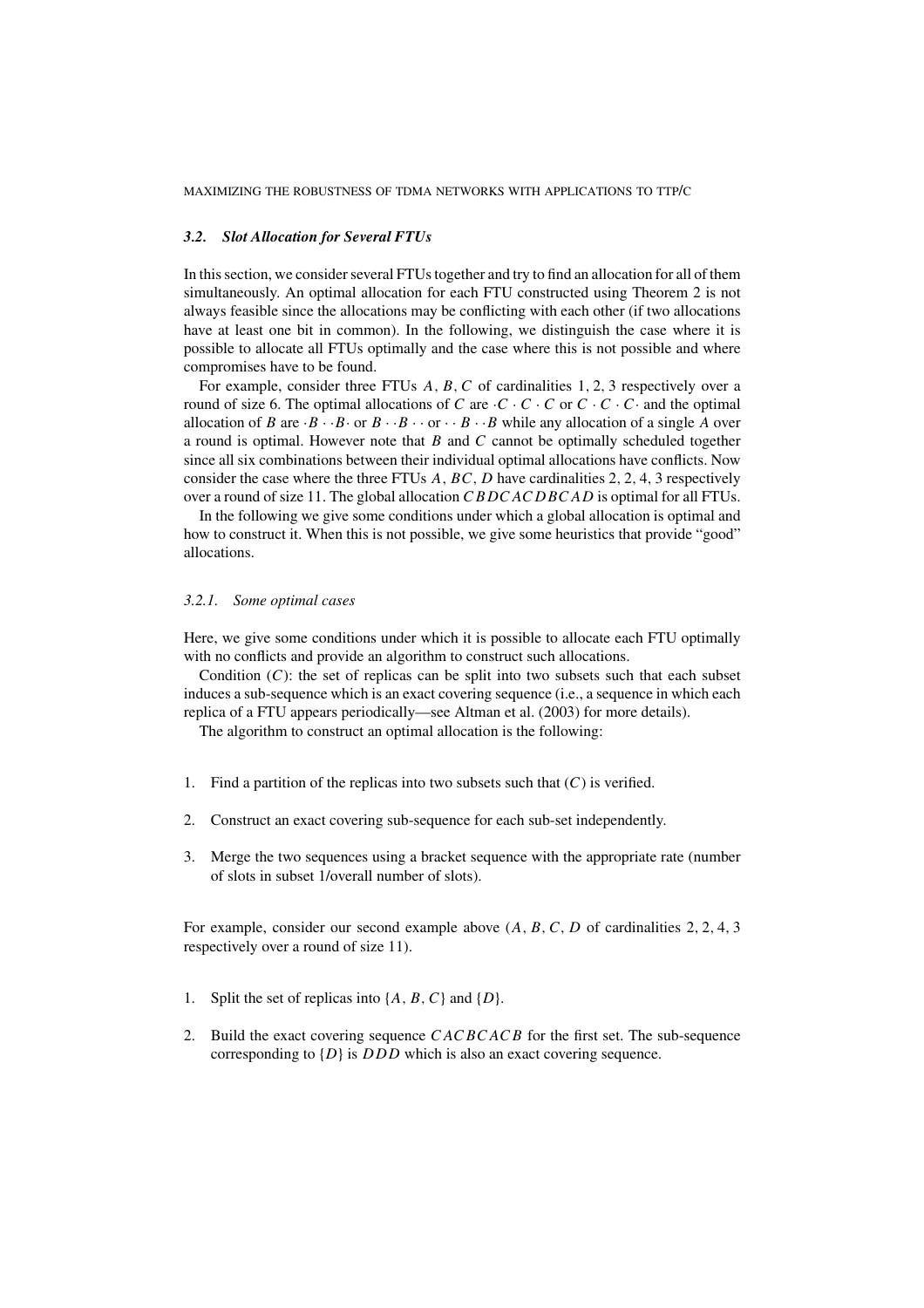3. Merge the two sequences according to the bracket word 00100010001 ('0' positions are for FTUs of subset 1 while '1' belongs to subset 2) which yields *C BDC AC DBC AD*.

In addition, there exist some cases where the cardinalities take more than two values and a bracket allocation is still possible for all FTUs. If the cardinalities are of the form 1, 2, 4, 8, 16,...,  $2^k$  (all powers of 2) then, it is possible to find bracket allocations for all FTUs. The Fraenkel conjecture (see Altman et al., 2000a) says that these are essentially the only cases where the superposition of several bracket allocations is possible without conflicts.

At this point, we should point out that the case with up to two different cardinalities, thus verifying condition  $(C)$ , should fulfill most of the needs. In a system where only a subset of nodes are critical from a the point of view of the dependability, FTUs will generally be of cardinality one (non-critical nodes) and two (critical nodes). In the context of X-by-Wire applications where dependability constraints are stringent, two different cardinalities should also generally be sufficient. For instance the prototype designed in the Brite Euram III project "Safety related Fault Tolerant Systems In Vehicle" (see Dilger et al., 1998) is composed of nodes of cardinalities two (the steering wheel actuator and the steering control unit) and three (steering actuators).

## *3.2.2. General case*

As mentioned before, the cases where condition  $(C)$  is verified are rather common in practice. Nevertheless, it could happen that a more difficult configuration arises. In general, it is not possible to allocate the slots of all FTUs according to bracket sequences without getting conflicts. Two possible strategies can be considered:

- 1. One can deliberately favor a subset *S* of particularly critical FTUs having all the same cardinality *K* and the same size *h*. In this case, the slots of those FTUs are allocated optimally (regarding the loss probability) while the slots of the others FTUs are fit in the remaining free places. The allocation is given by any block bracket sequence (see Eq. 2) of density  $\alpha = \frac{\#(S)K h}{R}$  as done in the previous paragraphs.
- 2. No FTUs are of special importance and a solution minimizing the loss probability for the set of all messages of the system has to be found.

In the rest of this section, we will consider the latter objective and provide a low-complexity heuristic algorithm whose performance are evaluated against random allocation and optimal allocations.

*3.2.2.1. Description of the heuristic.* As for a bracket sequence, the basic idea of this heuristic is to spread the replicas of a same FTU as evenly as possible over time.

For each FTU *A* with cardinality  $C_A$  and frames of size  $h_A$ , we define the density of frames per bit:  $u^A := C_A h_A / R$ . Intuitively,  $u^A$  is the number of frames belonging to FTU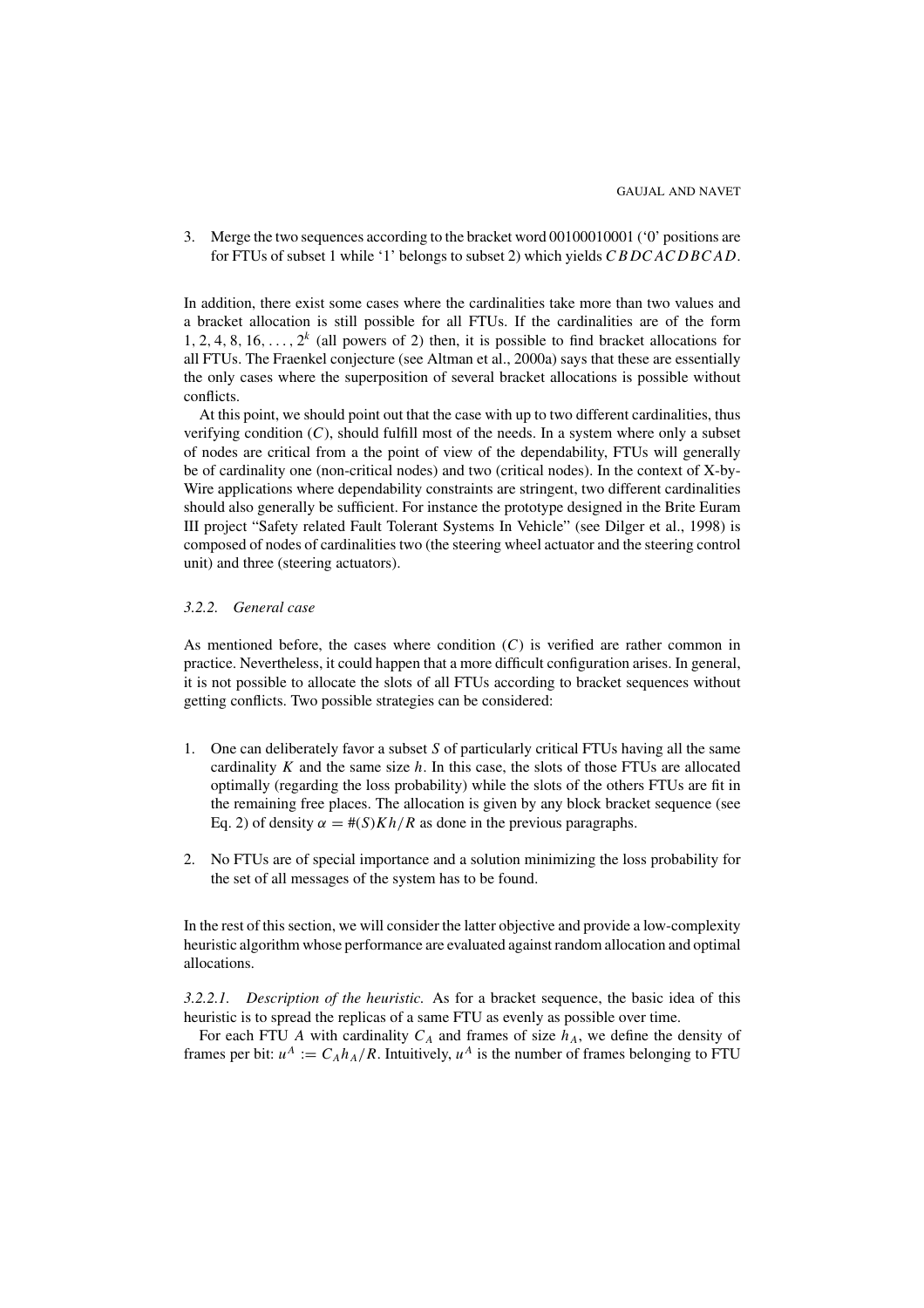*A* that should be transmitted per bit. The sum of the densities up to bit *k* for FTU *A* is  $U_k^A := ku^A$ . We denote by  $n_i^A$  the number of bits FTU *A* has already been allocated up to step *i* (including step *i*). At each step, an FTU will be allocated the number of bits necessary to send its frame. In the following,  $s(i)$  indicates the FTU chosen at step i while  $b(i)$  is the total number of bits already allocated at step i.

- 1. Initialization step:  $n_0^A := 0$ ,  $b(0) := 0$  and  $i := 1$ .
- 2. At step *i* the FTU for which the difference between the number of "due" bits and the previous allocation is maximum is selected:

$$
s(i) := \text{argmax}_{A \in F} (U_{b(i-1)+1}^A - n_{i-1}^A).
$$

- 3. The next  $h_{s(i)}$  bits are allocated for FTU  $s(i)$ .
- 4. Perform the updates  $b(i) := b(i 1) + h_{s(i)}$ ,  $n_i^{s(i)} := n_{i-1}^{s(i)} + h_{s(i)}$  and  $n_i^A := n_{i-1}^A$  if  $A \neq s(i)$ .
- 5. if  $b(i) = R$  stop else  $i := i + 1$ , go to item 2.

The algorithmic complexity of the heuristic allocation is linear in the number of bits of a round. Note that a similar construction based on density has been successfully used for defining a policy that shapes real-time traffic in Gaujal and Navet (1999).

*3.2.2.2. Performance evaluation.* To assess the robustness of the allocations given by the heuristic, simulations were performed against random allocations and optimal allocations with  $\mathbb{P}_{all}$  being the performance metric.

A configuration is defined by a number of FTU and the cardinality of each FTU. We distinguish two classes of problem according to the number of FTUs on the network: for a "medium size problem" there are at least 3 FTUs and at most 6 FTUs while in a "large size problem" there are up to 12 FTUs. Two hundreds configurations were randomly generated with FTUs having a cardinality between 2 and 4. For each configuration, we randomly pick up 100 slots (in the 1000 first rounds) where a data is transmitted for the first time. The duration of the production cycle of the data is equal to 3 rounds and is denoted by *T* . Then for each selected start of transmission, 500 bursts of errors are generated with  $\pi = 1$  and a size exponentially distributed of mean  $c \cdot T$  with  $c \in \{0.5, 1, 1.5, 2\}$ . If the burst of errors starts before the end of transmission of the first replica and finishes after the start of transmission of the last replica, the data is lost. The results of the experiments with random allocations and the proposed heuristics are shown on Figure 3.

The use of the proposed heuristics greatly diminishes the total number of lost data (up to 79%) knowing that there are cases where the size of the burst is such that the data cannot be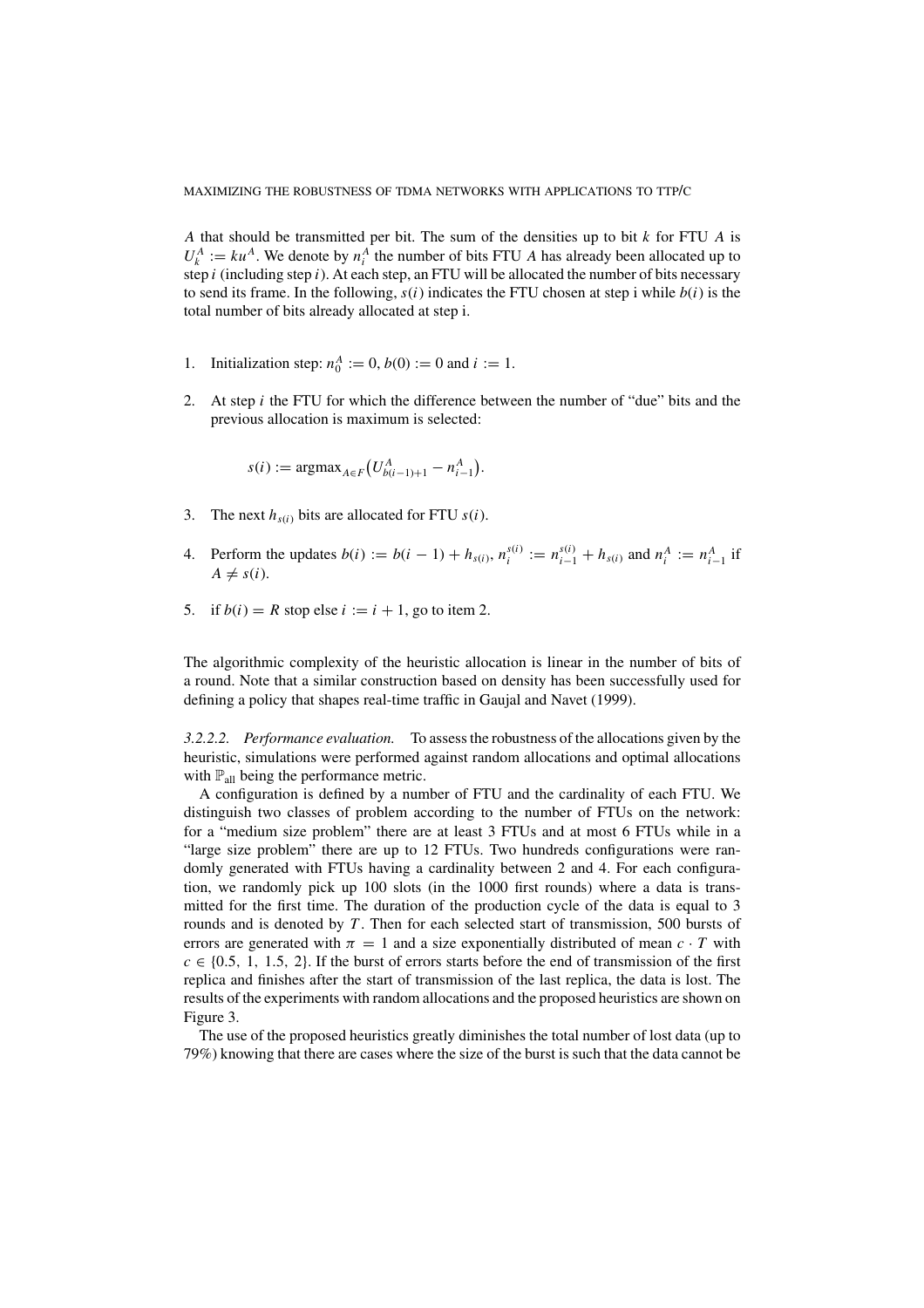

*Figure 3*. Reduction of the number of lost data when the heuristic is used instead of a random allocation. The mean burst size ranges from 0.5 to 2 times the length of a production cycle which is chosen equal to 3 TDMA rounds.

transmitted whatever the allocation. This fact explains why the efficiency of the heuristic tends to be lower when the size of the burst is becoming larger.

We now evaluate the behavior of the heuristic with regard to the optimal bracket allocation. We consider a case with only two replica cardinalities. Using the previous section, we know that we can construct on optimal allocation. The heuristic allocation will not necessarily find this optimal allocation and we want to measure how well it performs compared to the optimal.

One considers 200 random configurations of the medium size problem for which the optimal allocation is known (i.e., number of FTUs cardinalities is less than 3). The conditions of the experiment are the same as in Section 5.3 except that the number of first transmission slots that are selected is equal to 1000 (in the first 2000 rounds) and that 5000 bursts of errors are randomly generated. The loss of performance against the optimal solution is shown on Figure 4.

The average loss of performances with regard to the optimal solutions is small (less than 11% on this set of experiments) and it logically decreases when the size of the bursts becomes larger. That good behavior of the heuristic on configurations with less than 3 different cardinalities is a positive element with regard to its performance on arbitrary configurations.

# **4. Minimising the Loss Probability: The TTP/C Case**

In this section, we investigate the problem of minimizing the loss probability  $\mathbb{P}_{all}$  on TTP/C. The problem has been studied the previous section for the general synchronous TDMA case but, as it will be discussed below, some features of TTP/C changes the solution with respect to the general TDMA case. In fact, it makes it easier to reach optimal allocation for all FTUs together compared to the pure synchronous TDMA network.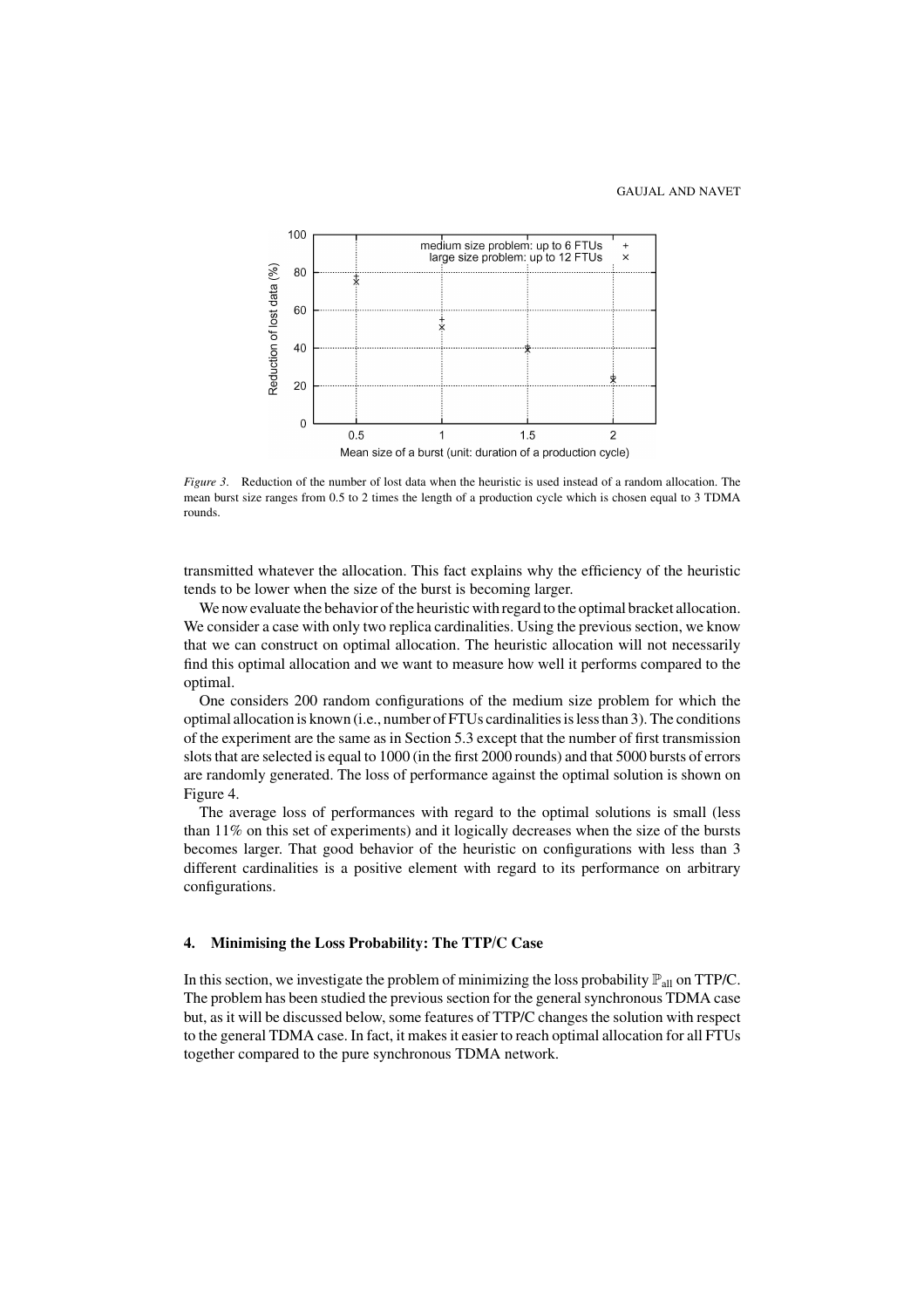



*Figure 4*. Increase of the lost data when the heuristic is used instead of the optimal allocation.

#### *4.1. TTP/C Error Handling Mechanisms*

The TTP/C protocol includes powerful but complex algorithms such as the clique avoidance and membership algorithms. In this paragraph, we give a simplified description of the functioning schemes of TTP/C version 1.0 that are related with transmission error handling and that might a priori interfere with our analysis. For instance, TTP/C defines the concept of "shadow" node. A shadow node replaces a defective node but does not possesses its own slot in the round. This redundancy scheme does not protect against transmission errors and we won't consider them in the rest of the paragraph.

A TTP/C controller is always in one of the nine states defined by the protocol (see TTTech Computertechnik GmbH, 2003). Three are of particular importance in our context:

- 1. the "active" state which is the normal functioning state,
- 2. the "passive" state: the controller is synchronized and can receive frames but no transmission is allowed,
- 3. the "freeze" state: the execution of the protocol is halted and the reintegration process will not be started before the controller is turned on by the application software.

The protocol distinguishes frames with and without "C-State". The C-State is a collection of control data that describes the state of the network as seen by the sending node: current time, current operating mode, membership of the stations (i.e., their operational state) ... The most important TTP/C functioning schemes related to transmission error handling are listed below: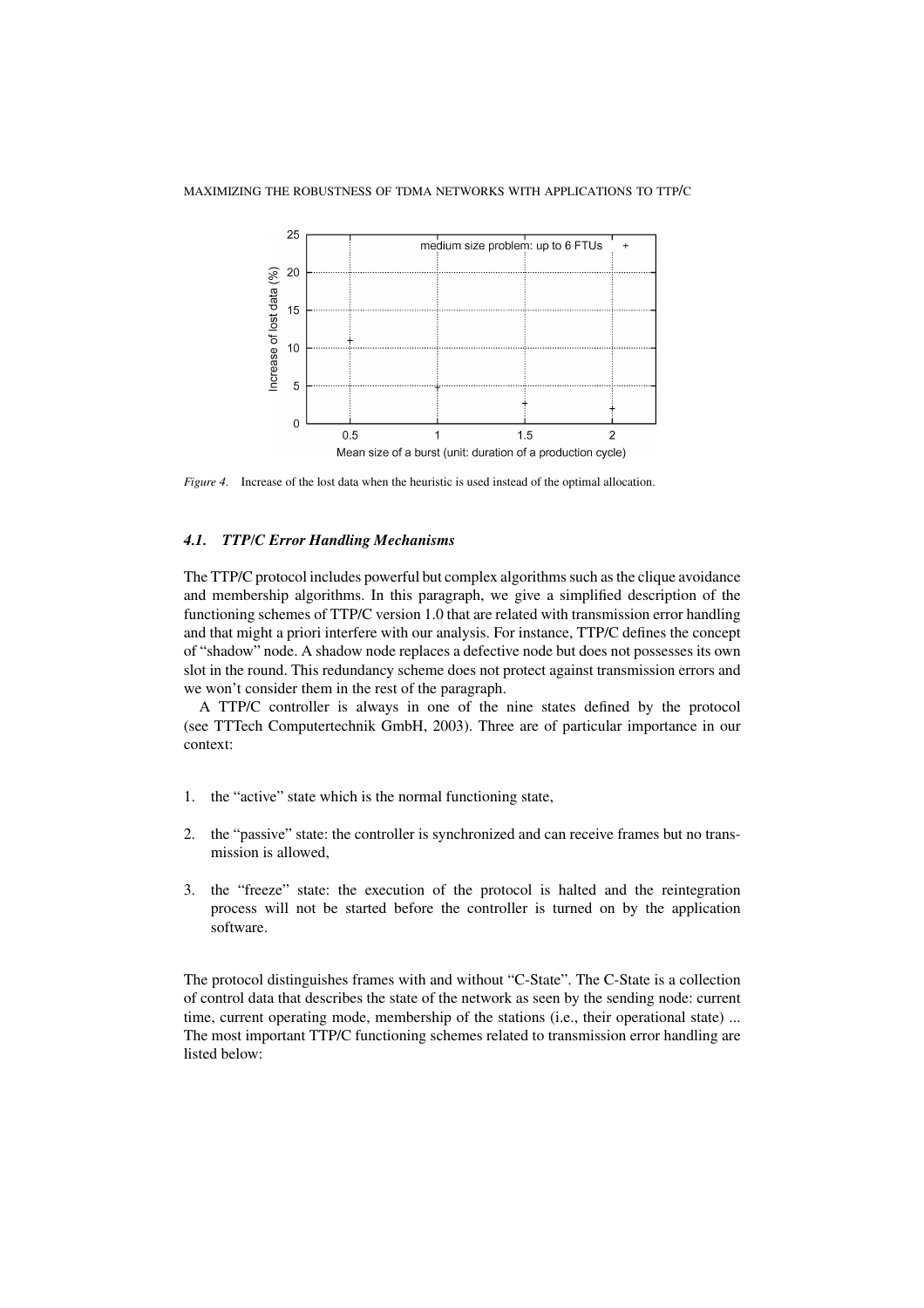- 1. Lost of membership due to a incorrect transmission: if a frame is corrupted during its transmission the sender loses its membership and enters the passive state. It waits in the passive state until it can re-acquire its slot. To re-acquire a slot the controller must have received the "minimum integration count" (MIC) correct frames (the first correct frame must contain an explicit C-state). The value of the MIC should be set at least to two.
- 2. Maximum Membership Failure Count (MMFC) check: if a node do not possess its membership in MMFC successive sending slots, then the controller terminates its operation by entering the "freeze state". It is an optional feature since MMFC can be set to zero which means no verification.
- 3. Re-integration of a node (transit from freeze state to passive state): a "frozen" node must wait until the application sets the Controller On (CO) field to the value "on". Then it must listen to a valid frame containing explicit C-state before entering the passive state. Then the node has to re-acquire its slot as described in point 1.
- 4. Clique avoidance algorithm: before starting to send a frame, a node must verify whether the number of frames that have been successfully sent in the last S slots (where S is the number of slots in the round so that it includes its own last transmission) is greater than the number of incorrect frames. In the latter case, the node enters the "freeze state" otherwise it transmits its frame and reset its counters. This rule will be termed the "majority rule".

## *4.2. Minimizing*  $\mathbb{P}_{all}$  *on TTP/C*

The TTP/C rules 1, 2 and 3 actually affect the value of  $\mathbb{P}_{all}$  but not which allocation scheme is optimal. However, the majority rule of TTP/C (item 4 above) simplifies the solution with respect to the general TDMA case.

Let us consider the following algorithm: one constructs two stacks  $S_1$  and  $S_2$  of slots. For each FTU *i* with  $C_i$  replicas, push  $\lfloor C_i/2 \rfloor$  slots in the largest stack and  $\lfloor C_i/2 \rfloor$  slots in the smallest stack. The allocation  $x_{\text{stack}}$  is constructed by concatenating  $S_1$  and  $S_2$ . The construction is illustrated by Figure 5.

**Theorem 3.** On TTP/C, under assumptions  $\langle A_1 \rangle$  and  $\langle A_2 \rangle$ , the  $x_{\text{stack}}$  allocation minimizes  $\mathbb{P}_{all}$ .

**Proof:** The replicas of an FTU can be corrupted by several perturbations each touching exactly one frame. Since starting points of EMI bursts are uniformly distributed over time (assumption  $\langle A_2 \rangle$ ), this probability is equal under all allocations. Several replicas can also be corrupted by a same perturbation with a probability decreasing when the distance between the replicas inside the round becomes larger. The allocation *x*stack has the following property: each FTU with more than two replicas has two replicas separated by at least  $\lfloor S/2 \rfloor$  slots. Now, as soon as two replicas of the same message are allocated more that  $\lfloor S/2 \rfloor$  slots apart, no single perturbation can destroy both of them without freezing all the nodes of the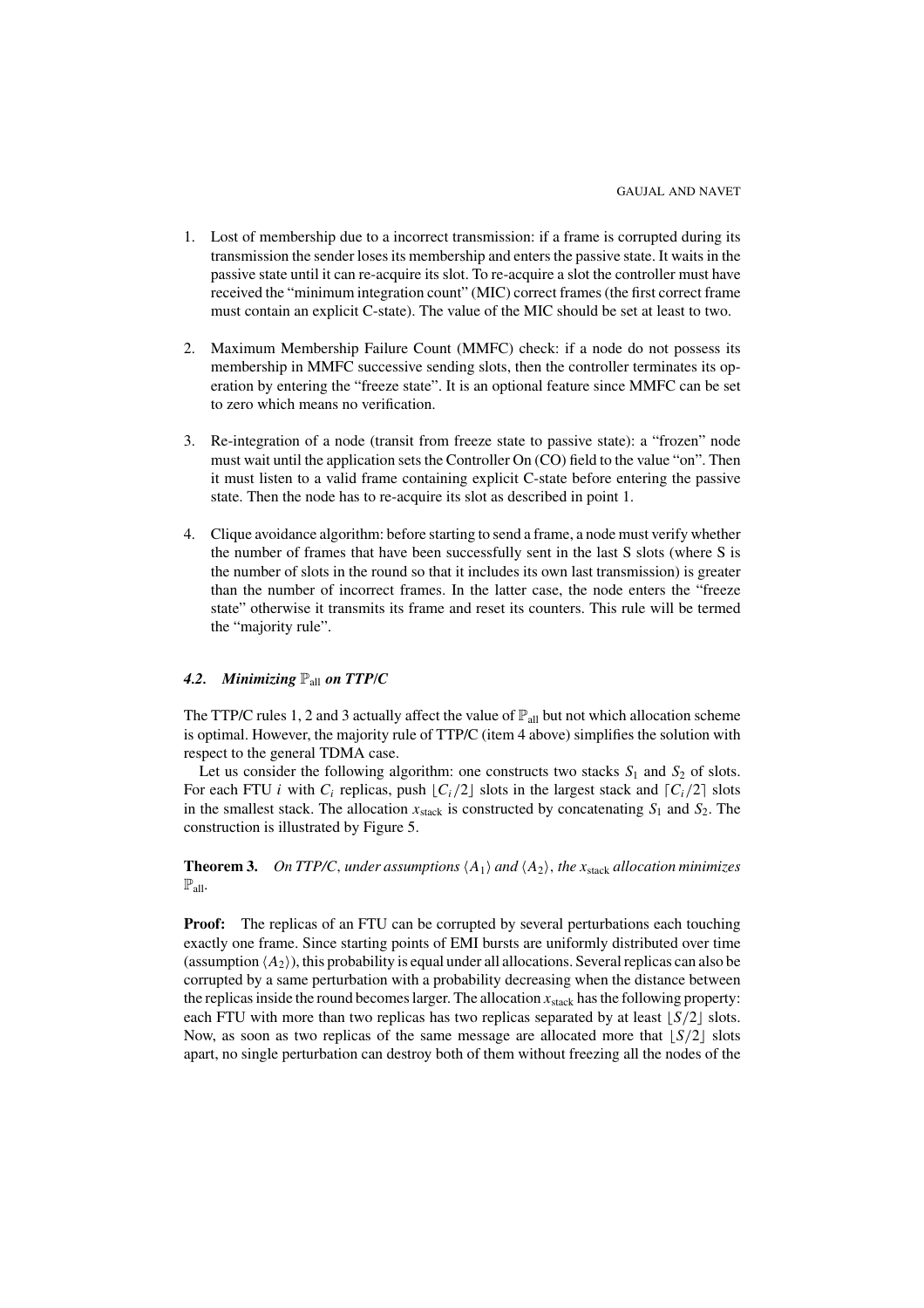



Allocation of a round

*Figure 5.* Construction of the optimal allocation  $x_{stack}$ .

network. It is thus useless to consider a distance between replicas larger than  $\lfloor S/2 \rfloor$ . This implies that  $x_{\text{stack}}$  is optimal.  $\Box$ 

The following Corollary of practical interest can be deduced from Theorem 3.

**Corollary 1.** *If the probability to have more than one perturbation in the same round is sufficiently low*, *and because of the TTP/C majority rule*, *it is useless to have more than two replicas per FTU if the objective is to minimize the corruption of all the replicas.*

## **5. Minimizing the Probability that at Least One Replica is Corrupted**

The objective here is to minimize the probability that one or more replicas of a FTU become corrupted. The results of this section hold for general error model since only assumption  $\langle A_1 \rangle$  are  $\langle A_2 \rangle$  are needed. In the following, the technique used to find the optimal allocation is based on majorization and Schur convexity.

## *5.1. Schur convexity and majorization*

Let  $u = (u_1, \ldots, u_n)$  and  $v = (v_1, \ldots, v_n)$  be two real vectors of size *n*. We denote by  $(u_{[1]},...,u_{[n]})$  and  $(v_{[1]},...,v_{[n]})$  the permutations of *u* and *v* such that  $u_{[1]} \leq ... \leq u_{[n]}$ and  $v_{[1]} \leq \cdots \leq v_{[n]}$ . The vector *u majorizes*  $v$  ( $u > v$ ) if the following conditions hold:

$$
\sum_{i=1}^{n} u_i = \sum_{i=1}^{n} v_i,
$$
\n(3)

$$
\sum_{i=1}^{k} u_{[i]} \le \sum_{i=1}^{k} v_{[i]} \quad k \le n.
$$
 (4)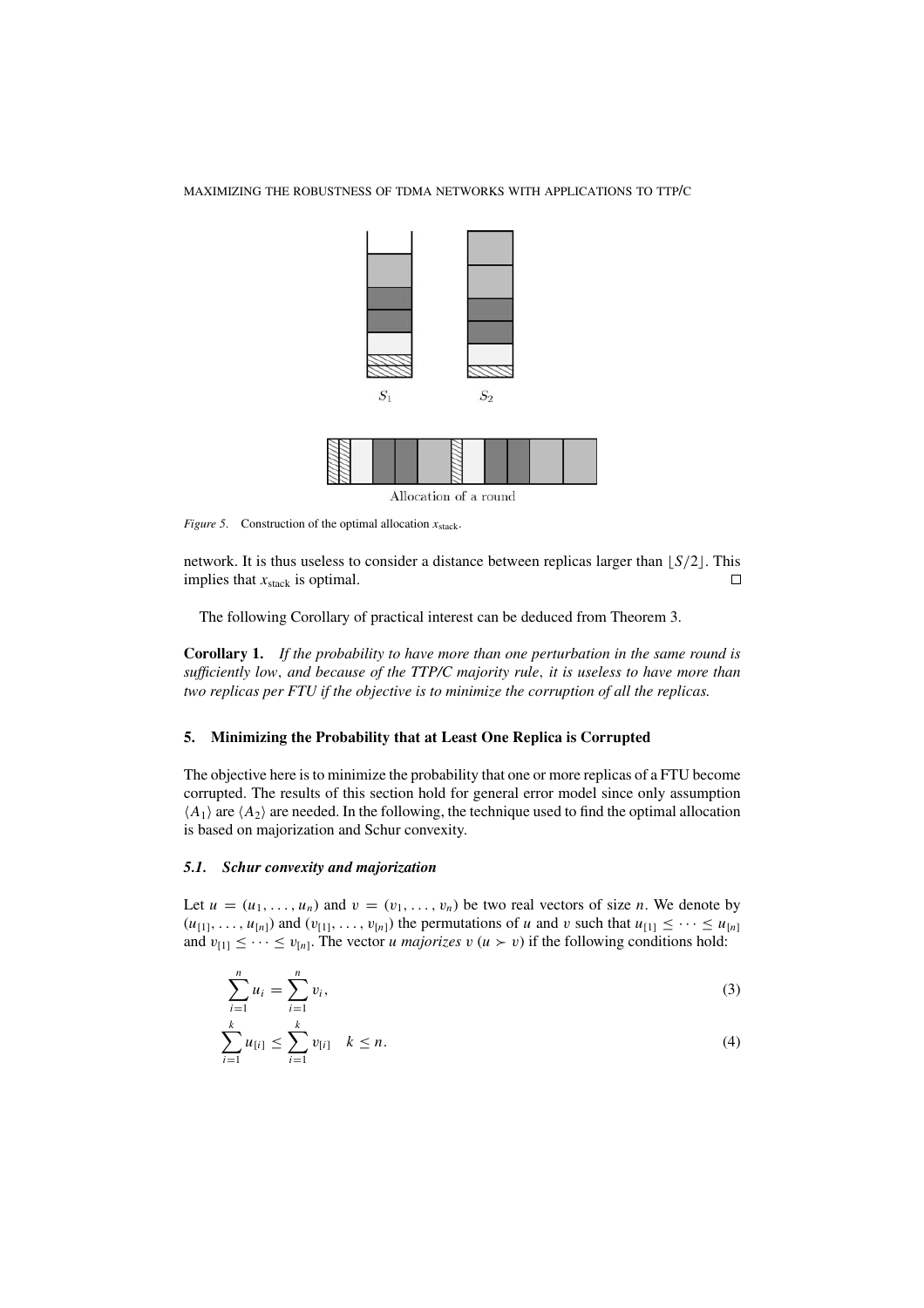For example, one has  $(1, 3, 5, 10)$   $\geq$   $(2, 4, 4, 9)$ .

A function *f* from  $\mathbb{R}^n$  to  $\mathbb{R}$  is *Schur convex* (resp. *Schur concave*) if  $u > v$  implies  $f(u) \ge f(v)$  (resp.  $f(u) \le f(v)$ ). For more details on these notions, the reader can refer to Marshall and Olkin (1979).

## 5.2. Schur Concavity of  $\mathbb{P}_{one}$

In this section, we will show that the probability that an error burst corrupts at least one replica within a production cycle ( $\mathbb{P}_{one}$ ) is a Schur concave function with respect to the allocation of the replicas. Using the definition of Schur concavity, this will provide directly the best allocation minimizing  $\mathbb{P}_{one}$ . Note that the result will be proven for arbitrary production cycles although, in our context,  $\mathbb{P}_{one}$  is only meaningful for a production cycle equal to one TTP/C round.

Let *x* be an allocation of the *K* replicas forming FTU *A*. We denote by  $t = N K$  the number of frames (of size *h*) composing a message for FTU *A*.

The quantity  $I_i(x)$  denotes the interval between the end of replica  $r_{i-1}$  and the beginning of replica  $r_i$ . We denote by  $I(x)$  the sequence of intervals  $(I_1, \ldots, I_t)$  and by  $|I(x)|$  the vector of the length of the intervals,  $|I(x)| = (|I_1|, \ldots, |I_t|)$ . Note that  $|I_1(x)| + \cdots + |I_t(x)| =$  $N(R - Kh)$  does not depend on the allocation *x*.

**Lemma 2.** *Let us consider a single error burst starting at a random time uniformly distributed over one round. Let x and x' be two allocations of A. If*  $|I(x)| \prec |I(x')|$  *then the probabilities of losing at least one frame satisfy*  $\mathbb{P}_{one}(x) \geq \mathbb{P}_{one}(x')$ .

**Proof:** A replica can either be corrupted by a perturbation that starts between two replicas of the FTU or by a perturbation that starts during the transmission of a replica of the FTU. Both cases are independent and can be studied separately.

Let us first consider the first case. Note that if  $t = 1$  then  $|I(x)| = |I_1(x)| = N(R Kh = |I_1(x')| = |I(x')|$  and all allocations are equivalent since the error model is time homogeneous.

If  $t \ge 2$ , we renumber the intervals of *x* and *x'* such that  $|I_{[1]}| \le \cdots \le |I_{[t]}|$  and  $|I'_{[1]}| \le$  $\cdots \leq |I'_{[t]}|$ . Using the majorization condition, one gets for all *j*,  $\sum_{i=1}^{j} |I_{[i]}| \geq \sum_{i=1}^{j} |I'_{[i]}|$ .

We now prove by induction that for all  $1 \leq j \leq t$  one can construct a coupling between  $I_{[1]}, \ldots, I_{[j]}$  and  $I'_{[1]}, \ldots, I'_{[j]}$  such that the probability  $\mathbb{P}'_j$  that an error starting in  $I'_{[1]}, \ldots, I'_{[j]}$  and corrupting at least one replica is smaller than the corresponding probability  $\mathbb{P}_j^{\mathbb{P}_j}$  in  $I_{[1]},\ldots,I_{[j]}$ . For  $j=1$ , the coupling is done according to Figure 6.

After the coupling, the interval $I_{[1]}$  is split into two intervals,  $Z_1$  and  $J_1$  such that  $I_{[1]} =$  $Z_1 \cup J_1$  and  $|I'_{[1]}| = |J_1|$ . A burst starting in  $J_1$  has the same probability of corruption that a burst starting in  $I'_{[1]}$  because

– both intervals are of the same size and both are contiguous to replicas having the same length,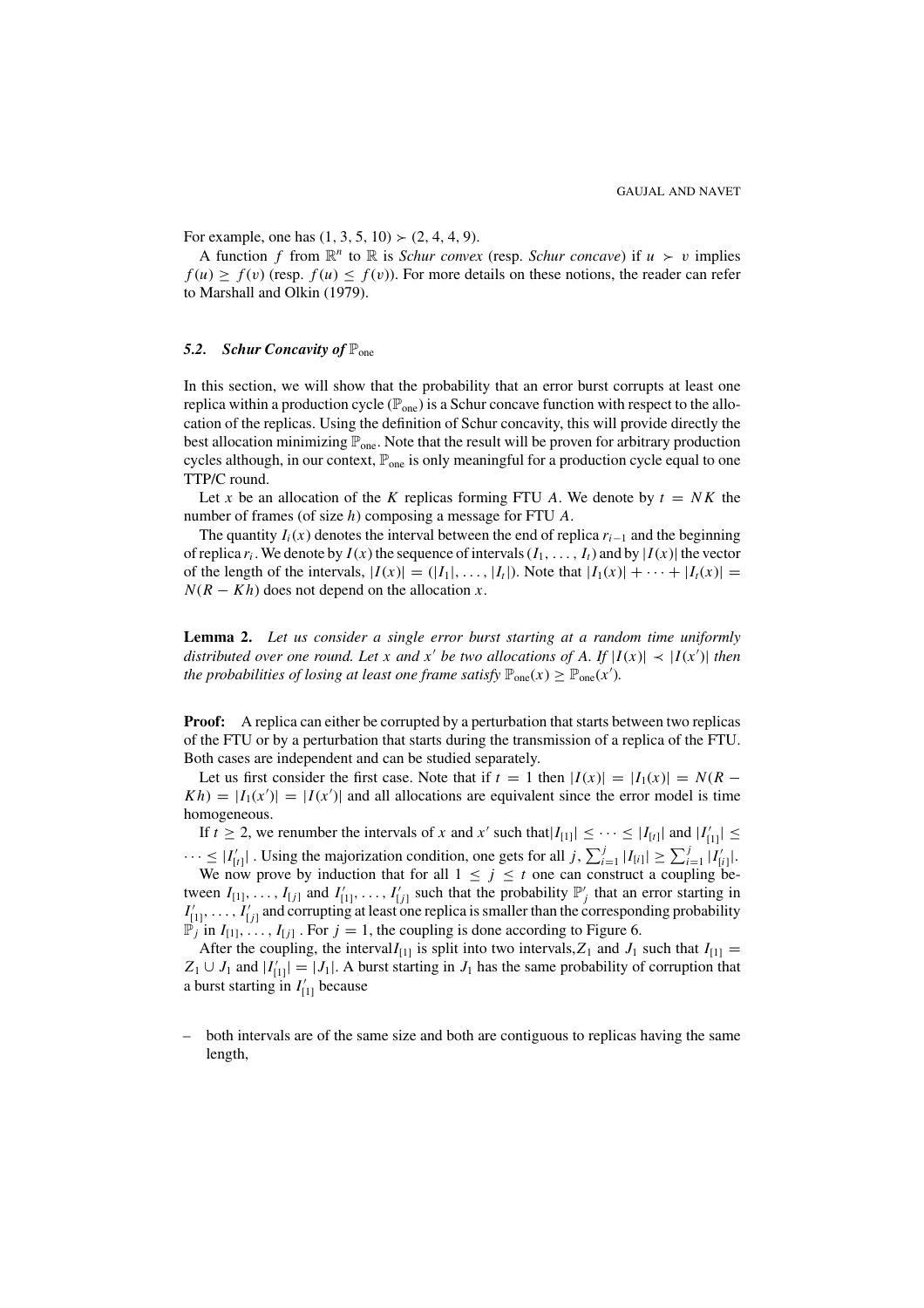

*Figure 6*. Coupling for the smallest interval.

– if a perturbation overlaps the whole replica then the corruption occurs with probability 1 (assumption  $\langle A_1 \rangle$ ) under *x* and *x'* otherwise the corruption probability is also identical under  $x$  and  $x'$ .

The remaining zone  $(Z_1)$  is such that an error starting in  $Z_1$  corrupts one replica with a non-negative probability. Therefore,  $\mathbb{P}_1 \geq \mathbb{P}'_1$ .

The proof continues by induction on *j*. The induction property is that for a given *j* one can construct a splitting of  $I_{[1]}, \ldots, I_{[j]}$  into  $(J_1, Z_1), \ldots, (J_j, Z_j)$  such that the probability that a burst starting in  $J_1 \cup \cdots \cup J_j$  is larger or equal than in  $I'_{[1]} \cup \cdots \cup I'_{[j]}$  and the zone  $Z_1 \cup \cdots \cup Z_j$ , has a non-negative total probability of corrupting a replica.

We now add  $I_{[j+1]}$  and  $I'_{[j+1]}$ . Two cases can occur.

- 1. If  $I_{[j+1]} \geq I'_{[j+1]}$  then one splits  $I_{[j+1]}$  as it has been done for  $I_{[1]}$  and  $I'_{[1]}$  in Figure 6. We get new intervals  $Z_{j+1}$  and  $J_{j+1}$  and the induction remains true by using the argument given for  $j = 1$ .
- 2. If  $I_{[j+1]} \leq I'_{[j+1]}$ , we couple according to the following procedure. The interval  $I'_{[j+1]}$ is split into two intervals *U* and *V* such that  $|V| = |I_{[j+1]}|$ , which are coupled together.

Note that by the majorization property,  $|U| = |I'_{[j+1]}| - |I_{[j+1]}| \leq |Z_1| + \cdots + |Z_j|$ . Let  $k := \min\{k : |Z_1| + \cdots + |Z_k| \geq |U|\}$ . We split the interval  $Z_k$  into two intervals  $R_k$ ,  $W_k$ such that  $|W_k| = |U| - (|Z_1| + \cdots + |Z_{k-1}|)$ . The coupling is illustrated in Figure 7.

- An error starting in *V* has the same probability to corrupt a frame than an error starting in  $I_{[j+1]}$ .
- An error starting in *U* has a smaller probability of corruption than an error starting in *Z*<sub>1</sub> ∪ ... *Z*<sub>*k*−1</sub> ∪ *W<sub>k</sub>* because  $|V| > |J_i|$  for all  $i < k$ .
- An error starting in *I* [1] ∪···∪ *I* [*j*] has a probability of corruption smaller or equal than an error starting in $J_1 \cup \cdots \cup J_j$  by the induction hypothesis.
- An error starting in  $R_k \cup Z_{k+1} \cup \cdots \cup Z_j$  has a non-negative probability of corruption.

In total,  $\mathbb{P}_{j+1} \geq \mathbb{P}'_{j+1}$ .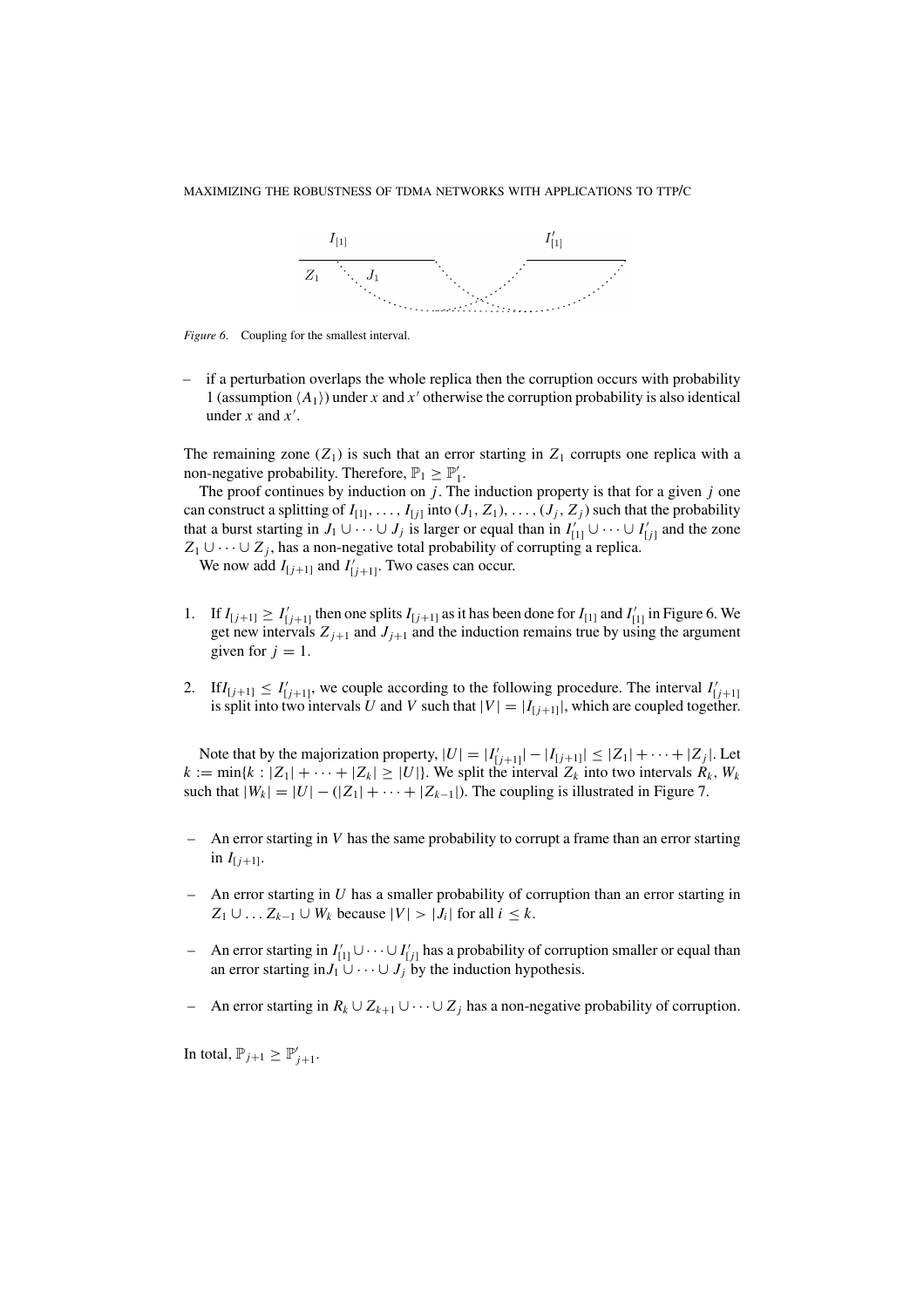

*Figure 7.* Coupling when  $I_{[j+1]} \leq I'_{[j+1]}$ .

Finally, the induction assumption is carried one more step by using the new splitting of  $I_{[1]}, \ldots, I_{[j+1]}$  into

$$
((J_1, \emptyset), \ldots (J_{k-1}, \emptyset), (J_k, R_k), (J_{k+1}, Z_{k+1}), \ldots,
$$
  
 $(J_j, Z_j), (I_{[j+1]} \cup Z_1 \ldots \cup Z_{k-1} \cup W_k, \emptyset)).$ 

We will now consider the case where a replica is corrupted by a perturbation starting during the transmission of a replica. The perturbation might corrupt either the replica during which it occurred, with probability  $\mathbb{P}_a$  under allocation *x* and  $\mathbb{P}'_a$  under *x'*, or the next replica (using assumption  $\langle A_1 \rangle$ ) respectively with probability  $\mathbb{P}_b$  or  $\mathbb{P}'_b$ . Since perturbation starting points are uniformly distributed over time and slots have the same size under all allocations,  $\mathbb{P}_a = \mathbb{P}'_a$ . The same proof based on the length of the intervals between replicas used for  $\mathbb{P}_t$ shows that  $\mathbb{P}_b \ge \mathbb{P}'_b$  since  $|I(x)| \prec |I(x')|$ .

The proof is concluded by noticing that  $\mathbb{P}_{one}(x) = \mathbb{P}_t + \mathbb{P}_a + \mathbb{P}_b \geq \mathbb{P}_{one}(x') = \mathbb{P}'_t + \mathbb{P}'_a + \mathbb{P}'_b$ .

**Theorem 4.** Under assumptions  $\langle A_1 \rangle$  and  $\langle A_2 \rangle$ , for each FTU A, the optimal allocation  $x_{one}$  *minimizing*  $\mathbb{P}_{one}$  *is to group together all replicas of A.* 

**Proof:** Under ( $A_1$ ) and ( $A_2$ ), each burst may corrupt a same replica independently. Therefore,  $\mathbb{P}_{one}$  is a function of the probability that one burst corrupts one replica (denoted by *q*). By conditioning on the number of bursts, say *K*, one gets

$$
\mathbb{P}_{one} = \sum_{i=0}^{K-1} q(1-q)^i = 1 - (1-q)^K.
$$

This is an increasing function of *q* for all *K*. Therefore, minimizing *q* (i.e., minimizing the impact of one burst) also minimizes the combined effect of all bursts.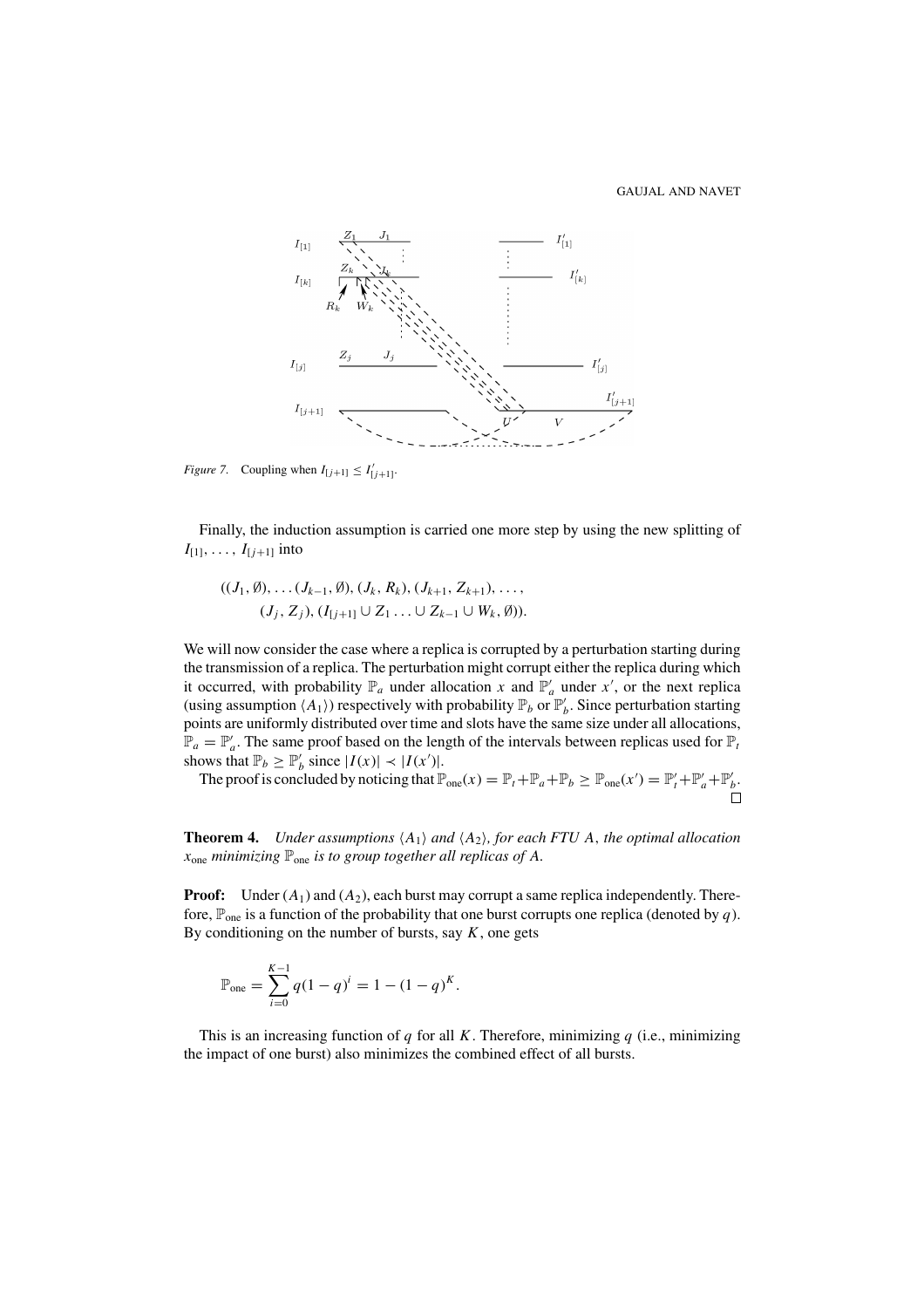

*Figure 8*. Reduction of the number of lost data when the optimal allocation is used instead of a random allocation. The data being lost when at least one replica of a same FTU is corrupted. The mean burst size ranges from 0.5 to 3 times the length of a round.

Finally, let *x* be an arbitrary allocation. The restrictions over one round *R* of *x* and  $x_{one}$ are denoted  $x|_R$  and  $x_{one}|_R$  respectively. They obviously satisfy  $I(x|_R) \prec I(x_{one}|_R)$ . By periodicity, one has  $I(x) = (I(x|_R), I(x|_R), \ldots, I(x|_R))$  (repeated *N* times). This implies  $I(x) \prec I(x_{one})$ . Finally, applying Lemma 2 concludes the proof. П

#### *5.3. Performance Evaluation*

To assess the robustness improvement brought by the optimal allocation for  $\mathbb{P}_{one}$ , simulations were performed against random allocations. A configuration is defined by a number of FTU and the cardinality of each FTU. In these experiments, the number of FTUs ranges from 3 to 12. Two hundreds configurations were randomly generated with FTUs having a cardinality between 2 and 4. For each configuration, we randomly pick up 500 hundred slots (in the 2000 first rounds) where a data is transmitted for the first time. The duration of the production cycle of the data is chosen equal to one round which length is *R*. Then for each selected start of transmission, 10000 bursts of errors are generated with a size exponentially distributed of mean  $c \cdot R$  with  $c \in \{0.5, 1, 1.5, 2, 2.5, 3\}$ . The starting point of each burst is randomly chosen in the first 2000 rounds. The event that has to be avoided is the corruption of one or more frames of the FTU by a perturbation. The results of these experiments are shown on Figure 8.

One observes that the clustering of the replica significantly diminishes the total number of lost data (around 18.5% for  $c \in \{2, 2.5, 3\}$ ) knowing that there are cases where the start of the burst and its size are such that at least one replica will be corrupted whatever the allocation. The loss of robustness with a random allocation tends to be more important when the size of the burst is becoming bigger.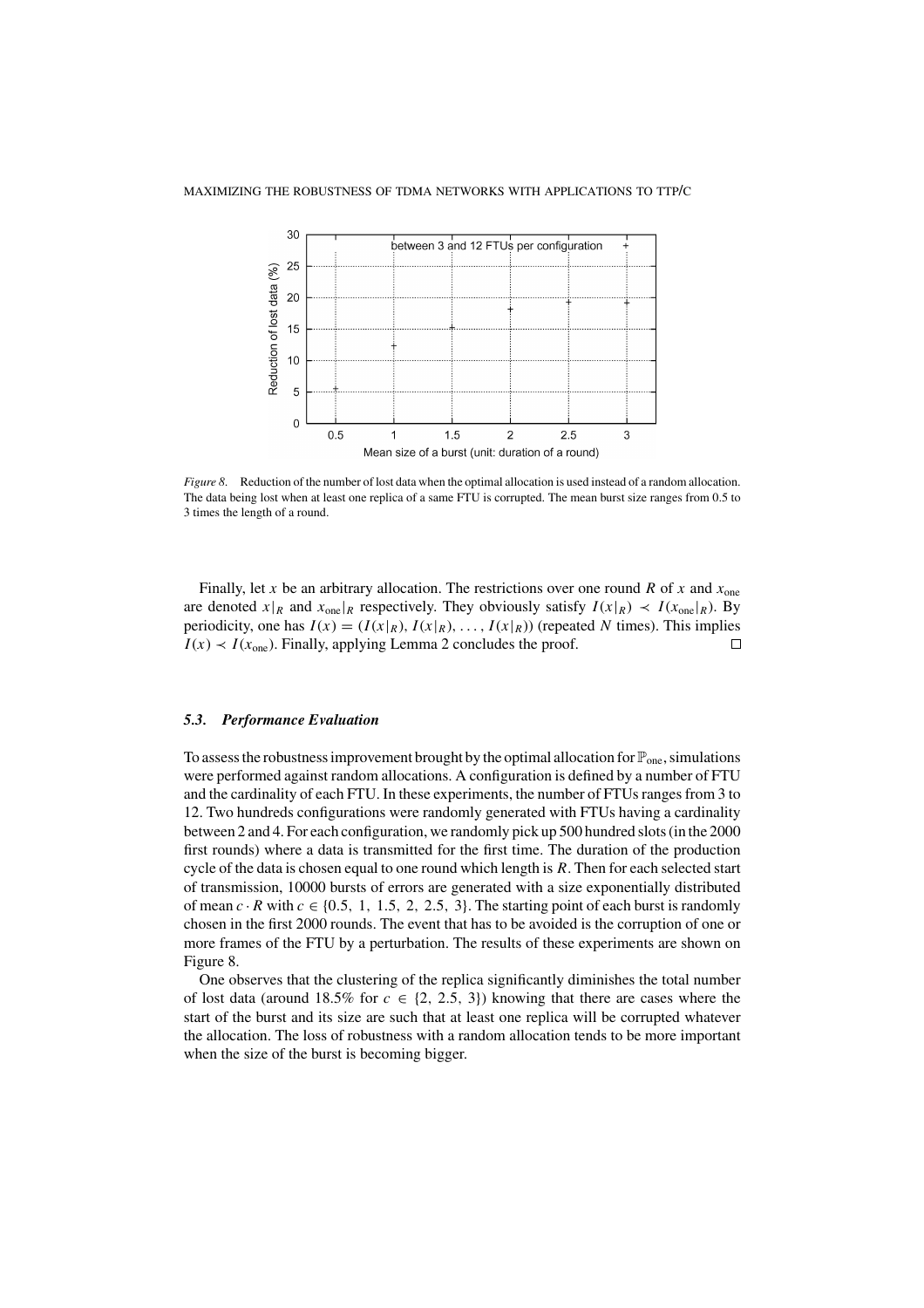#### **6. Concluding Remarks**

This study shows that for TDMA-based systems with bursty perturbations choosing the position of the replicas inside the round has a very important impact on the efficiency of the replication.

The first result of this study is to give an optimal way to spread the replicas in order to minimize the probability to lose all replicas. This result is valid for most of the needs (see Section 3.2.1). For the other cases, we provide a low-complexity heuristic which proves to be very efficient on the simulations that were performed.

In a second part, it was shown that clustering together all replicas minimizes the probability to lose one or more replicas under a more general bursty perturbation model (the length of the bursts are not necessarily exponentially distributed). This result holds when the production cycle of a data is equal to the length of a TTP/C round. A first extension of this study is to consider arbitrary data production cycles but, then, the objective would be to receive at least one frame per station that belongs to the FTU during one production cycle.

As suggested by a reviewer, another interesting objective would be to maximize the expected number of replicas that are successfully received in order to maximize the confidence in the information. In a future work, one may also consider the case where a subset of FTUs requires the minimization of the loss probability while the rest of the FTUs need to minimize the probability that at least one replica is lost. This may be a situation arising on systems made of fail-silent and non fail-silent nodes. Another future work is to consider the use of Forward Error Correction techniques (such as Reed-Salomon codes) instead of replicas in order to make the system even more robust to transmission errors. Finally, we intend to study the robustness against transmission errors of an hybrid event-triggered/time-triggered network such as FlexRay which is also considered for use in X-by-Wire automotive applications.

#### **Appendix A: Proof of Lemma 1**

Let us consider an arbitrary allocation *x* for *A*. We look at the probability that an error corrupts all replicas carrying a given message *m* for allocation *x*. The same message (*m*) is emitted by a number of replicas which can be written as *N K* where *N* is an integer, and  $K := C_A$  is the number of replicas per round. For notation simplicity, we also set  $h := h_A$ .

In the following, one denotes by *C* the round where message *m* begins. One also denotes by  $P_k$  the position of the last bit of the *k*-th replica for the FTU *A* in *x* and by  $d_k^i$  the "distance" between replica *k* and replica  $k + i$ :  $d_k^i = P_{k+i} - P_k$ .

One denotes by  $\mathbb{P}_{all}(x)$  the loss probability of *m* under allocation *x*; by  $\mathbb{P}_{0}(x)$  the loss probability under allocation  $x$  given that the perturbation starts in a round preceding round *C* and by  $\mathbb{P}_1(x)$  the loss probability under allocation *x* given that the perturbation starts in the same round  $(C)$ . When the EMI burst covers the whole message, there is a relation between the random variables corresponding to the beginning of the message *m* (called *B*) and the beginning of the error burst (called *S*) respectively. Basically, the error must start before the end of the first replica carrying message *m*. See Figures 9 and 10 for an illustration of cases  $\mathbb{P}_0$  and  $\mathbb{P}_1$  respectively.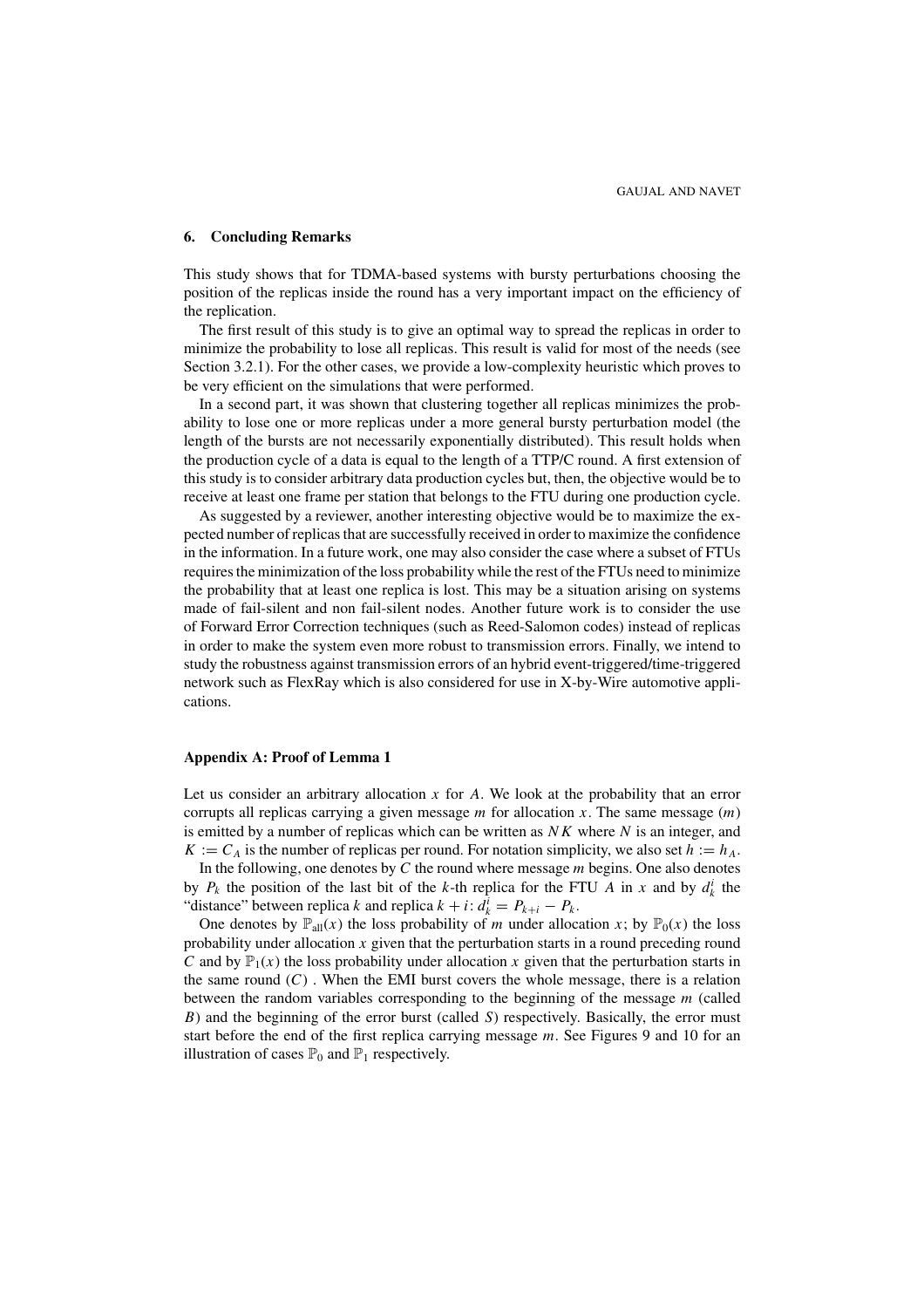

*Figure 9*. A perturbation burst which begins in a round preceding the start of a message covers the whole message (case  $\mathbb{P}_0$ ).

By conditioning over the values of *B* and *L* (which are independent variables), we obtain:

$$
\mathbb{P}_1(x) = \sum_{k=C K+1}^{CK+K} \left[ (1 - (1 - \pi)^h)^{NK} \Pr(P_{k-1} - h < B < P_k - h) \Pr(C R \le S \le P_k) \right]
$$
\n
$$
\times \Pr(L + S \ge RN - d_{k-1}^1 - h + P_k) \right]
$$
\n
$$
= \frac{(1 - (1 - \pi)^h)^{NK}}{R^2} \sum_{k=CK+1}^{CK+K} d_{k-1}^1 \int_{CR}^{P_k} \exp\left(\lambda \left(-RN + d_{k-1}^1 + h - P_k + S\right)\right) dS
$$
\n
$$
= \frac{(1 - (1 - \pi)^h)^{NK}}{\lambda R^2} \sum_{k=1}^K d_{k-1}^1 \exp\left(\lambda \left(-RN + d_{k-1}^1 + h\right)\right) (1 - \exp(-\lambda P_k)),
$$



*Figure 10*. A perturbation burst, beginning in the same round as the message, covers the whole message (case  $\mathbb{P}_1$ ).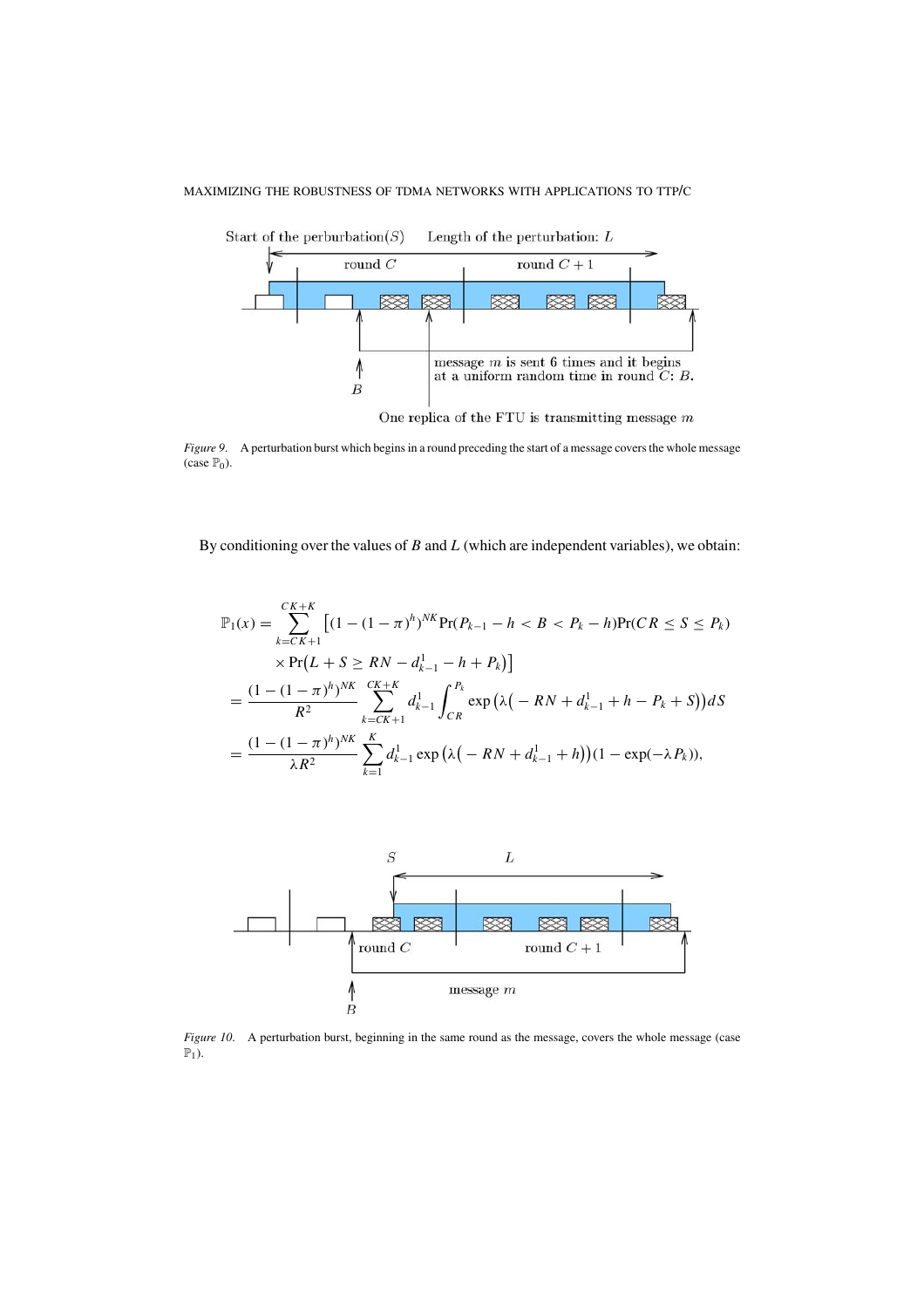$$
\mathbb{P}_0(x) = \sum_{k=C}^{CK+K} (1 - (1 - \pi)^h)^{NK} \Pr(P_{k-1} - h < B < P_k - h) \Pr(L + S)
$$
\n
$$
\geq RN + P_k - d_{k-1}^1 - h)
$$
\n
$$
= \frac{(1 - (1 - \pi)^h)^{NK}}{R} \sum_{k=C}^{CK+K} d_{k-1}^1 \Pr(L + S \geq RN + P_k - d_{k-1}^1)
$$
\n
$$
= \frac{(1 - (1 - \pi)^h)^{NK}}{R} \sum_{k=C}^{CK+K} d_{k-1}^1 \int_0^{CR} \exp\left(\lambda \left(-RN - P_k + S + d_{k-1}^1\right)\right) dS / CR
$$
\n
$$
= \frac{\pi^{NK} (1 - (1 - \pi)^h)^{NK}}{\lambda CR^2} \sum_{k=1}^K d_{k-1}^1 \exp\left(-\lambda RN - \lambda P_k + \lambda d_{k-1}^1\right) (1 - \exp(-\lambda CR)).
$$

Finally,

$$
\mathbb{P}_{all}(x) = 1/(C+1)\mathbb{P}_1(x) + C/(C+1)\mathbb{P}_0(x)
$$
  
=  $M \sum_{k=1}^K d_{k-1}^1((1 - \exp(-\lambda P_k)) + \exp(-\lambda P_k)(1 - \exp(-\lambda CR))) \exp(\lambda d_{k-1}^1)$   
=  $M \sum_{k=1}^K d_{k-1}^1(1 - \exp(-\lambda P_k - \lambda CR)) \exp(\lambda d_{k-1}^1),$ 

where

$$
M = \frac{\exp(-\lambda RN + \lambda h)(1 - (1 - \pi)^h)^{NK}}{(C + 1)\lambda R^2}.
$$

We consider shifts to the left of the normalization  $P(x) := \mathbb{P}_{all}(x)/M$ .

$$
P(x+\delta_i) = \sum_{k=1, k \notin \{a, a+1\}}^{K} d_{k-1}^1 (1 - \exp(-\lambda P_k - \lambda CR)) \exp\left(\lambda d_{k-1}^1\right)
$$
  
+ 
$$
\left(d_{a-1}^1 - 1\right) (1 - \exp(-\lambda P_a + \lambda - \lambda CR)) \exp\left(\lambda d_{a-1}^1 - \lambda\right)
$$
  
+ 
$$
\left(d_a^1 + 1\right) (1 - \exp(-\lambda P_{a+1} - \lambda CR)) \exp\left(\lambda d_a^1 + \lambda\right).
$$

We need to distinguish the cases where  $|b - a| = 1$ . We focus on the case where  $b = a + 1$ (the case  $a = b + 1$  is symmetrical by exchanging the roles of *a* and *b*). If  $b > a + 1$ ,

$$
P(x + \delta_i + \delta_j) = \sum_{k=1, k \notin \{a, a+1, b, b+1\}}^{K} d_{k-1}^1 (1 - \exp(-\lambda P_k - \lambda C R)) \exp(\lambda d_{k-1}^1) + (d_{a-1}^1 - 1)(1 - \exp(-\lambda P_a + \lambda - \lambda C R)) \exp(\lambda d_{a-1}^1 - \lambda)
$$

and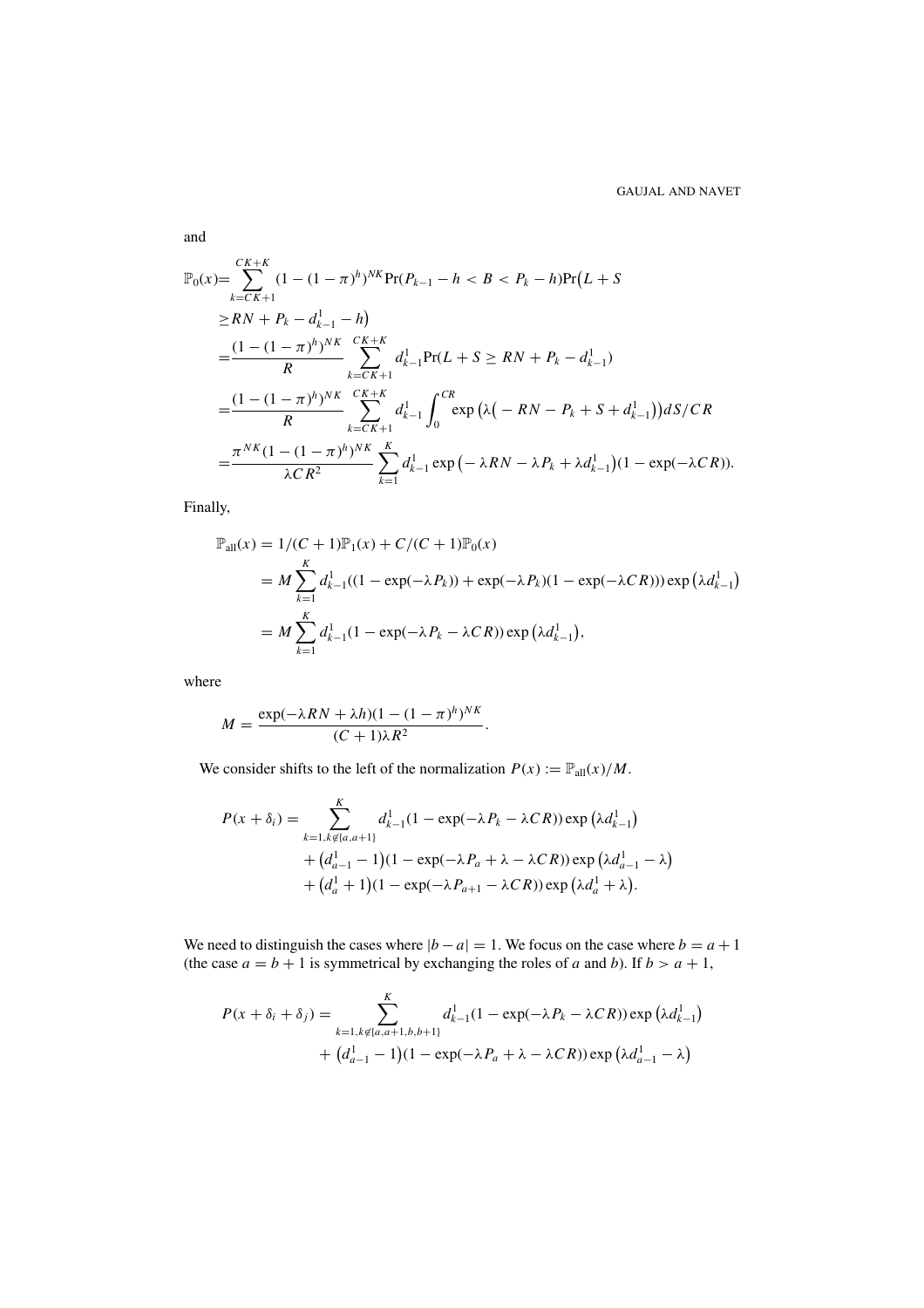+ 
$$
(d_a^1 + 1)(1 - \exp(-\lambda P_{a+1} - \lambda CR)) \exp(\lambda d_a^1 + \lambda)
$$
  
+  $(d_{b-1}^1 - 1)(1 - \exp(-\lambda P_b + \lambda - \lambda CR)) \exp(\lambda d_{b-1}^1 - \lambda)$   
+  $(d_b^1 + 1)(1 - \exp(-\lambda P_{b+1} - \lambda CR)) \exp(\lambda d_b^1 + \lambda)$ .

If  $b = a + 1$ , on the other hand, we get

$$
P(x + \delta_i + \delta_j) = \sum_{k=1, k \notin \{a, a+1, a+2\}}^{K} d_{k-1}^1 (1 - \exp(-\lambda P_k - \lambda CR)) \exp(\lambda d_{k-1}^1) + (d_{a-1}^1 - 1)(1 - \exp(-\lambda P_a + \lambda - \lambda CR)) \exp(\lambda d_{a-1}^1 - \lambda) + (d_a^1)(1 - \exp(-\lambda P_{a+1} + \lambda - \lambda CR)) \exp(\lambda d_a^1) + (d_{a+1}^1 + 1)(1 - \exp(-\lambda P_{a+2} - \lambda CR)) \exp(\lambda d_{a-1}^1 + \lambda).
$$

If we compute  $Q := P(x + \delta_i) + P(x + \delta_i) - P(x + \delta_i + \delta_i) - P(x)$ , we get 0 when  $b > a + 1$  and when  $b = a + 1$ , we get

$$
Q = (d_a^1 + 1)(1 - \exp(-\lambda P_{a+1} - \lambda CR)) \exp(\lambda d_a^1 + \lambda)
$$
  
-  $(d_a^1)(1 - \exp(-\lambda P_{a+1} + \lambda - \lambda CR)) \exp(\lambda d_a^1)$   
+  $(d_a^1 - 1)(1 - \exp(-\lambda P_{a+1} + \lambda - \lambda CR)) \exp(\lambda d_a^1 - \lambda)$   
-  $d_a^1(1 - \exp(-\lambda P_{a+1} - \lambda CR)) \exp(\lambda d_a^1).$ 

After some simplifications, we obtain

$$
Q = \exp\left(\lambda \left(d_a^1 + 1\right)\right) d_a^1 + d_a^1 \exp\left(\lambda \left(d_a^1 - 1\right)\right) - 2d_a^1 \exp\left(\lambda d_a^1\right) + \exp\left(\lambda \left(d_a^1 + 1\right)\right) - \exp\left(\lambda \left(d_a^1 - 1\right)\right) + \exp\left(\lambda \left(d_a^1 - P_{a+1} - RC\right)\right) - \exp\left(\lambda \left(d_a^1 - P_{a+1} - RC + 1\right)\right) \geq 0.
$$

The first line is non-negative by convexity of the function  $z \mapsto \exp(\lambda z)$ . The sum of the second and third lines is also non-negative by convexity of the function  $z \mapsto \exp(\lambda z)$ .

# **Acknowledgments**

The authors would like to thank the anonymous referees for their helpful comments and suggestions. They would also like to thank Dinard van der Laan (dalaan@feweb.vu.nl) for pointing out some results used in Section 3.2.1.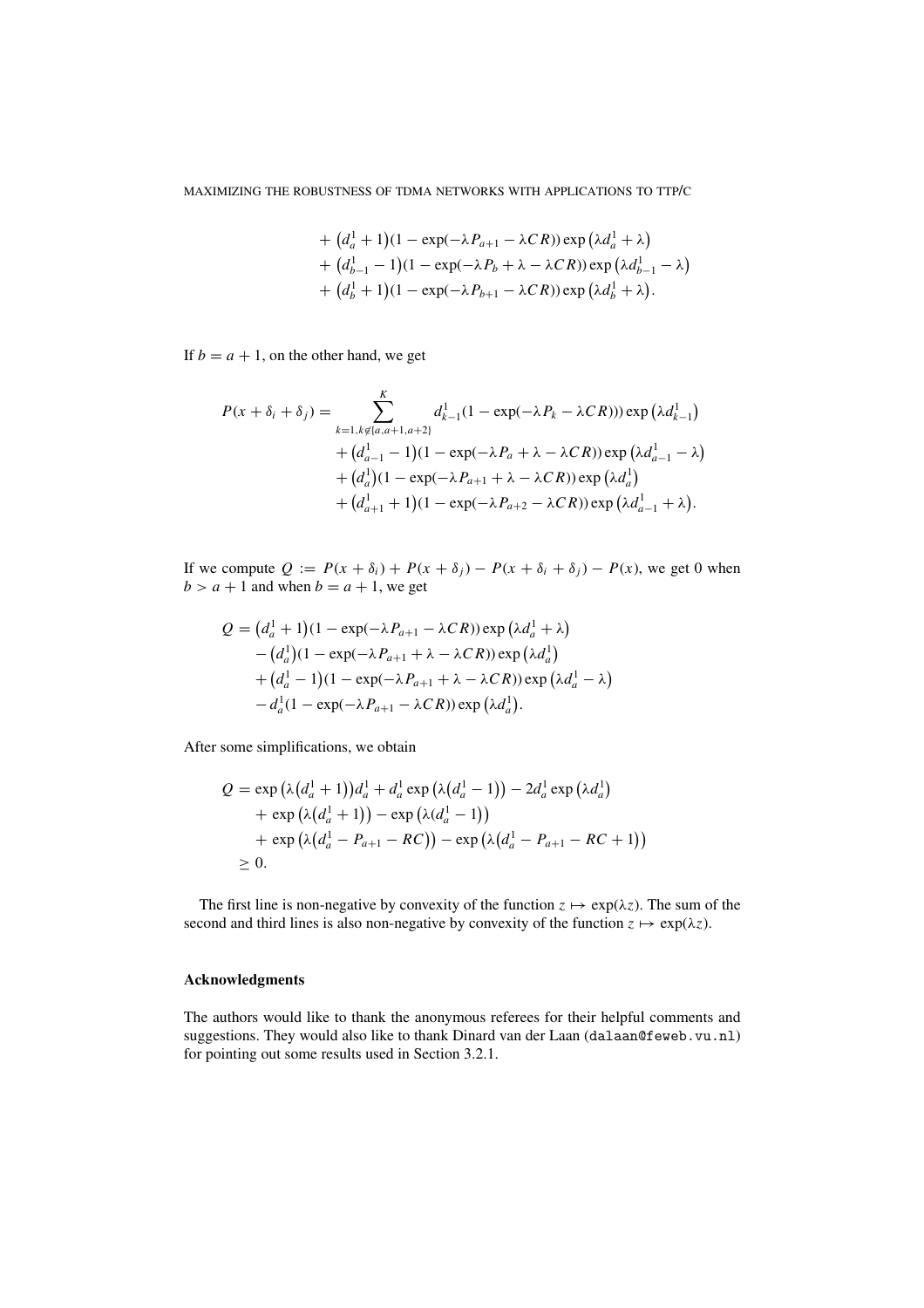#### **References**

- Altman, E., Gaujal, B., and Hordijk, A. 2000a. Admission control in stochastic event graphs. *IEEE Transaction on Automatic Control* 45(5): 854–868.
- Altman, E., Gaujal, B., and Hordijk, A. 2000b. Multimodularity, convexity and optimization properties. *Mathematics of Operations Research* 25(2): 324–347.
- Altman, E., Gaujal, B., and Hordijk, A. 2003. *Discrete-Event Control of Stochastic Networks: Multimodularity and Regularity*, No. 1829 in Lecture Notes in Mathematics. Springer Verlag.
- Barrenscheen, J. and Otte, G. 1997. Analysis of the physical CAN bus layer. In *4th international CAN Conference, ICC'97*. pp. 06.02–06.08.
- Brasileiro, F., Ezhilchelvan, P., Shrivastava, S., Speirs, N., and Tao, S. 1996. Implementing fail-silent nodes for distributed systems. *IEEE Transactions on Computers* 45(11): 1226–1238.
- Dilger, E., Führer, T., Müller, B., and Poledna, S. 1998. The X-by-wire concept: Time-triggered information exchange and fail silence support by new system services. Technical Report 7/1998. Technische Universität Wien, Institut für Technische Informatik. also available as SAE Technical Paper 98055.
- Gaujal, B. and Navet, N. 1999. Traffic shaping in real-time distributed systems: a low-complexity approach. *Computer Communications* 22(17): 1562–1573.
- Grünsteidl, G., Kantz, H. and Kopetz, H. 1991. Communication reliability in distributed real-time systems. In *10th Workshop on Distributed Computer Control Systems*.
- Hajek, B. 1985. Extremal splittings of point processes. *Mathematics of Operation Research* 10(4): 543–556.
- ISO, I. 1994. *Road Vehicles—Low Speed serial data communication—Part 2: Low Speed Controller Area Network*. ISO. ISO 11519–2.
- Kopetz, H. 1997. *Real-Time Sytems: Design Principles for Distributed Embedded Applications*. Boston: Kluwer Academic Publishers.
- Kopetz, H., Bauer, G. and Poledna, S. 2001. Tolerating arbitrary node failures in the time-triggered architecture. In *SAE 2001 World Congress*, March 2001, Detroit, MI, USA.
- Kopetz, H., Nossal, R., Hexel, R., Krüger, A., Millinger, D., Pallierer, R., Temple, C., and Krug, M. 1998. Mode handling in the time-triggered architecture. *Control Engineering Practice* 6: 61–66.
- Marshall, A. W. and Olkin, I. 1979. *Inequalities: Theory of Majorization and its Applications*, Vol. 143 of *Mathematics in Science and Engineering*. Academic Press.
- Navet, N., Song, Y.-Q., and Simonot, F. 2000. Worst-case deadline failure probability in real-time applications distributed over CAN (Controller Area Network). *Journal of Systems Architecture* 46(7): 607–618.
- Noble, I. 1992. EMC and the automotive industry. *Electronics & Communication Engineering Journal* 263–271. Pfeifer, H. 2000. Formal verification of the TTP group membership algorithm. In *FORTE/PSTV 2000*.
- Poledna, S. 1996. *Fault-Tolerant Real-Time Systems: The Problem of Replica Determinism*. Kluwer Academic Publishers.
- Poledna, S., Barrett, P., Burns, A., and Wellings, A. 2000. Replica determinism and flexible scheduling in hard real-time dependable systems. *IEEE Transactions on Computers* 49(2): 100–111.
- Rushby, J. 2003. A comparison of bus architecture for safety-critical embedded systems. Technical report, NASA/CR.
- Temple, C. 1998. Avoiding the babbling-idiot failure in a time-triggered communication system. In *International Symposium on Fault-Tolerant Computing (FTCS)*, pp. 218–227.
- TTTech Computertechnik GmbH 2003. Time-triggered protocol TTP/C, high-level specification document, Protocol Version 1.1.
- Wilwert, C., Navet, N., Song, Y.-Q., and Simonot-Lion, F. 2004. Design of automotive X-by-wire systems. In R. Zurawski (ed.): *The Industrial Communication Technology Handbook*. CRC Press.
- X-by-Wire Consortium 1998. X-by-wire Safety related fault tolerant systems in vehicles final report. Project BE95/1329, Contract BRPR-CT95-0032.
- Zanoni, E. and Pavan P. 1993. Improving the reliability and safety of automotive electronics. *IEEE Micro* 13(1): 30–48.